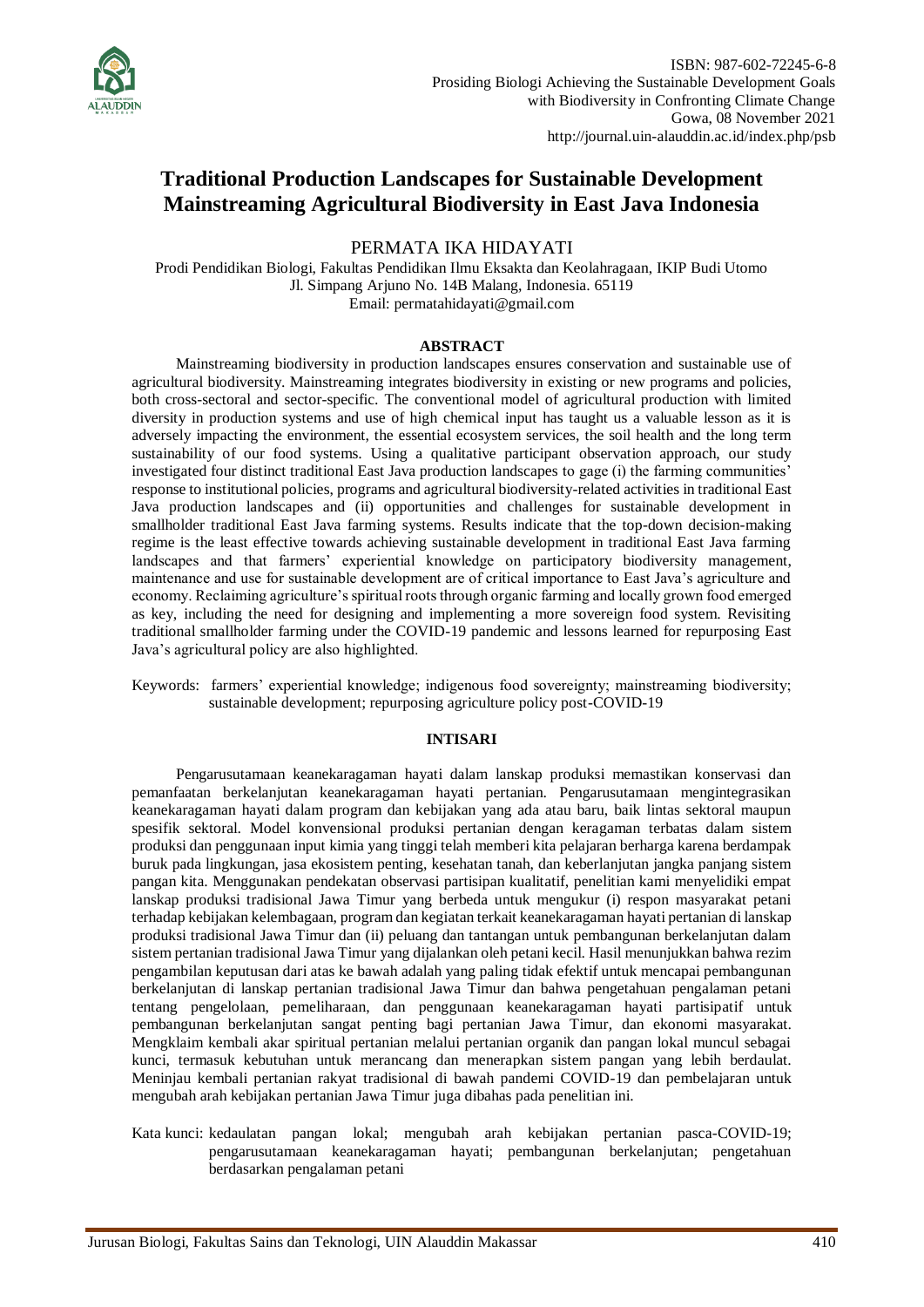

### **INTRODUCTION**

Mainstreaming seeks to integrate biodiversity into the cross-sectoral and sectorspecific policies and programs, where it has received limited attention (Petersen & Huntley, 2005). Mainstreaming biodiversity in production landscapes addresses conservation and sustainable use of biodiversity as the major objectives of the Convention on Biological Diversity (CBD) and the projects supported by the Global Environment Facility (GEF) of the United Nations Environment Program (UNEP). The UNEP and GEF have made a major contribution to supporting agricultural biodiversity at the global level in the face of climate change (Mijatovic´ *et al*., 2018).

The sustainability and resilience of production systems, human livelihood and wellbeing and environmental health essentially depend on biodiversity and many of the basic services provided by the ecosystems. While the global agroindustrial food system is credited with increasing food production, availability and accessibility, it is also credited with giving birth to "new" challenges such as malnutrition, biodiversity loss and environmental degradation (Mabhaudhi *et al*., 2019). The potential of underutilized indigenous and traditional crops have been recognized to bring about a transformative change to the food system. A transdisciplinary approach to mainstreaming underutilized indigenous and traditional crops into the food system are expected to offer real opportunities for developing a sustainable and healthy food system besides achieving other societal goals of employment creation, wellbeing and environmental sustainability. The policy makers, however, need to bring about policy convergence in pursuit of a food system that includes smallholder famers, and where underutilized indigenous and traditional crops are mainstreamed into the food system.

Biodiversity in production landscapes, however, remains threatened, undervalued and neglected (National Academy of Sciences, 1988). A recent publication (Gauchan, 2020), outlines initiatives and progress made for value chain development and mainstreaming traditional nutrient-dense crops for nutrition sensitive agriculture by exploiting rich biodiversity in Nepal. A biodiversity-based value chain development for mainstreaming nutrition sensitive agriculture has been advocated at the local and national level to improve their performance, efficiency and interlinkages (Gauchan, 2020). Use of traditional crop biodiversity for nutrition sensitive value chain development can play a positive role by taking into consideration not only how diverse nutrient-dense foods are produced but also how they are processed, distributed, marketed and consumed to supply nutritious food for household nutrition security.

The conventional current model of agricultural production, based on limited diversity and high chemical inputs, undermines the long-term sustainability of our food systems and compromises with the essential ecosystem services produced in agricultural landscapes. The much needed transition to diversified, sustainable and resilient production systems will, however, depend on our ability to leverage the transformative force of agricultural biodiversity (Kremen *et al*., 2012).

We feel that there is a need for more responsible and resilient farming system. Agroecology tries to meet this need because it aims to produce a more sustainable and ecological farming system. One of the best ways to mitigate climate change is to create sustainable food systems based on sustainable agriculture. The conventional agricultural practices has an enormous environmental footprint and sustainable agriculture is a more holistic approach to farming as it relies on ecosystem services and is typically much less detrimental to the surrounding landscapes. Furthermore, sustainable agriculture provides a potential solution to enable agricultural systems to feed a growing population within the changing environmental conditions.

East Java, with a large landmass and varied ecosystems and representing nearly 7– 8% of the recorded species, is one of the 17 recognized mega-diverse countries of the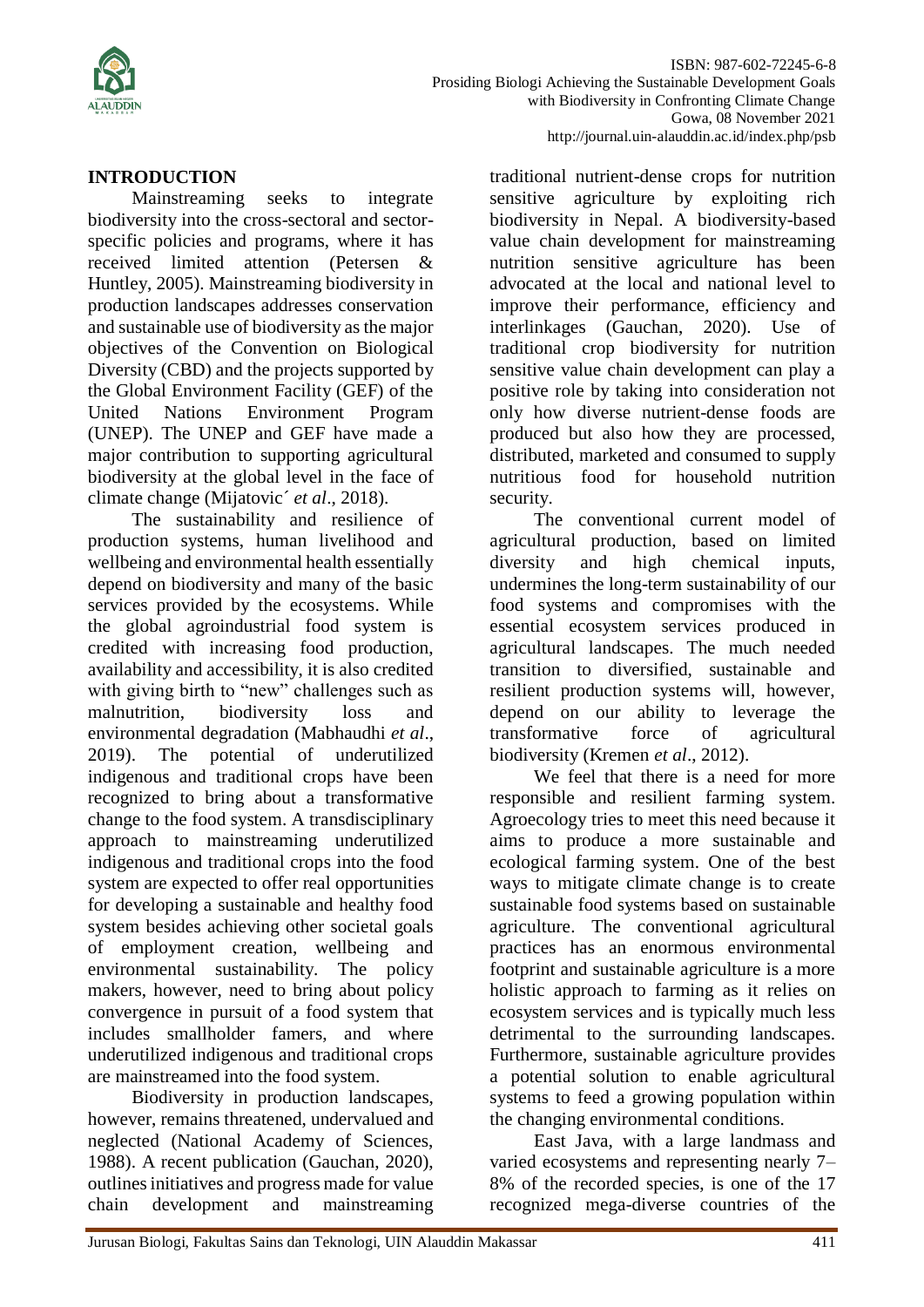

world. It represents 4 of the 36 Conservation International designated globally identified biodiversity hotspots. Besides, there are 22 recognized agrobiodiversity hotspots (Nyeleni, 2007) that harbor the diversity of native and naturalized crops, their wild and weedy relatives, and crop associated biodiversity in agroecosystems.

The smallholder farming in all recognized agrobiodiversity hotspots is mainly subsistence and highly labor-intensive. Outmigration of rural youth, the main labor force, in search of off-farm employment; adverse impact of global warming and climate change; loss of biodiversity in production landscapes and forces of globalization are all challenges faced by native farming communities that negatively impact sustainability of smallholder farming and food systems.

Agriculture is the biggest land user and the biggest employer in East Java. Nearly 55% of the population relies on agriculture and related activities for their livelihood. Smallholder and marginal farmers account for 86.2% of all farmers in East Java owing just 47.3% of the total area sown to crops (FAO, 2017). The major development goals of the country include the economic viability of agriculture, social and economic equity for farmers, food and nutrition security for all and ensuring quantity and quality food at affordable prices.

The UNEP-GEF project "Mainstreaming agricultural biodiversity conservation and utilization in agricultural sector to ensure ecosystem services and reduce vulnerability" is presently operative in East Java. The project is designed to implement activities in a set of intervention sites distributed across four contrasting agroecosystems, viz. 1. North-Western Himalayas including the cold arid tract; 1. North-eastern region and the Eastern Himalayas; 2. Western arid/semi-arid region and 4. Central tribal plateau region of Madhya Pradesh and adjoining tract of Chhattisgarh, each of which possesses valuable and unique but threatened agricultural biodiversity. These

four contrasting agroecosystems were selected because each agroecosystem has its unique crops and their associated diversity adapted to diverse agricultural practices, weather pattern and socioeconomic systems. Therefore, working on these contrasting ecosystems will help develop models, which can be replicated and upscaled to other sites nationally and globally.

The UNEP-GEF project will directly support East Java's contribution to the CBD's Strategic Plan and the Aichi Targets adopted at the 10th Conference of the Parties (CoP) of the CBD. Most directly it will contribute to the sustainable management of areas under agriculture (Target 7) and to the maintenance of the diversity of cultivated plants and farmed and domesticated animals and of wild relatives, including other socioeconomically and culturally valuable species (Target 13). The CBD's Strategic Plan and the Aichi Biodiversity Targets (FAO, 2017), especially Target 7 and Target 13 greatly recognizes the importance of ensuring the conservation and sustainable use of biodiversity in production systems. However, the work of the project will also make material contributions to other targets through, for example, integrating biodiversity values into national and local development and poverty reduction strategies (Target 2), and improving the provision of essential services from ecosystems (Target 14). The UN Sustainable Development Goals (SDGs) also recognize the importance of biodiversity in production systems. The importance of securing sustainable production and conservation of biodiversity has also been duly addressed by Targets 4 and 5 of SDG 2 (Stuiver, 2004) with increased emphasis on mainstreaming biodiversity into production landscapes.

The present exploratory research survey, using the above project funds, documents information on mainstreaming agricultural biodiversity in traditional East Java production landscapes for sustainable development, with the following broad objectives:

1. Investigating the farming community response to institutional policies,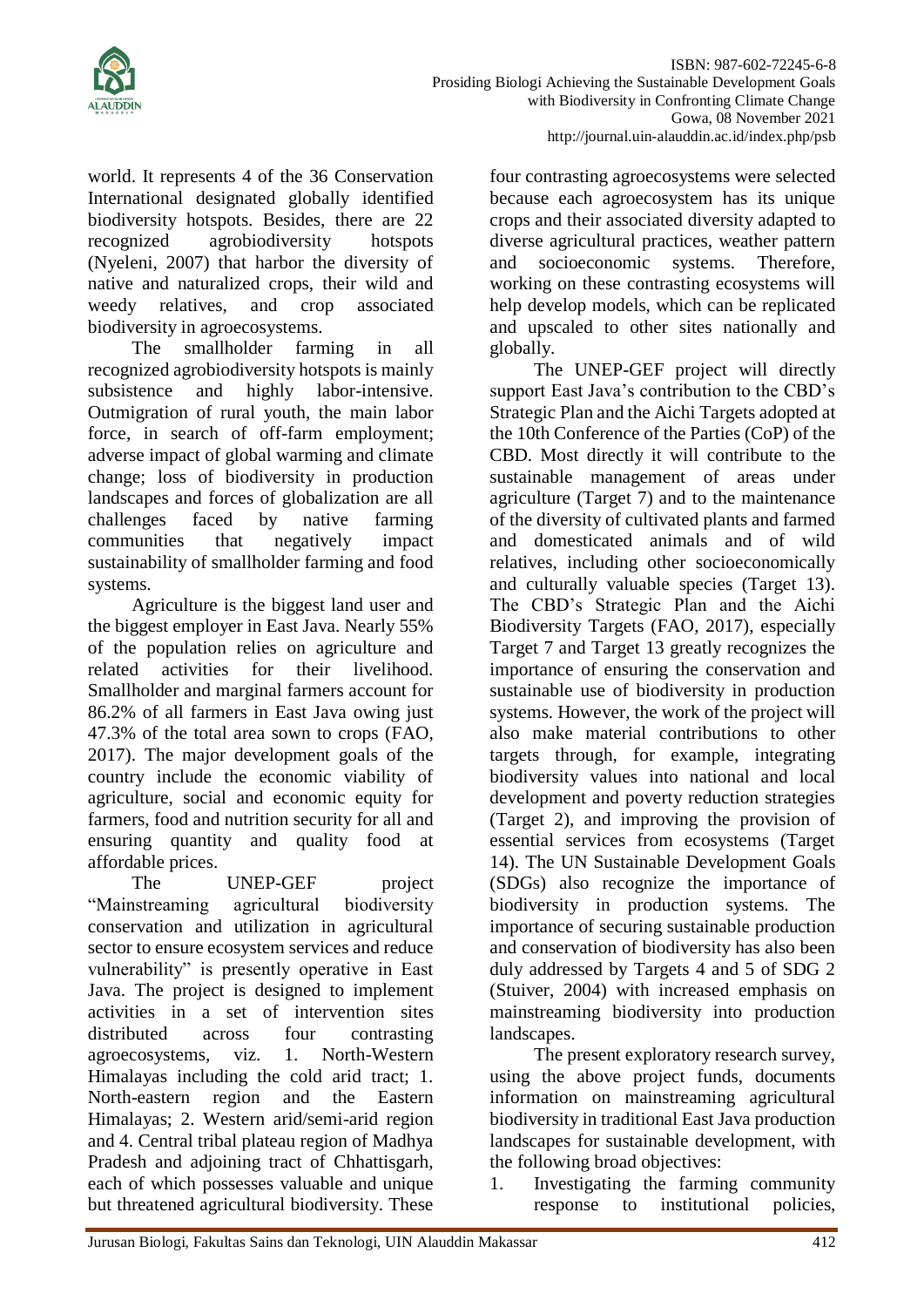

programs and activities related to agricultural biodiversity in traditional East Java production landscapes;

- 2. Smallholder traditional East Java farming: opportunities and challenges for sustainable development;
- 3. Reinventing traditional smallholder agriculture, post COVID-19 pandemic. The present study outcomes will provide

us with the necessary inputs to reorient agriculture towards sustainable production by mainstreaming biodiversity in traditional agricultural production landscapes. The exploratory survey research will indicate specific areas where we can generate empirical research data through well planned case studies, which will add value to the project outcomes of the above UNEP-GEF project.

### **RESEARCH METHOD**

In the present study, four unique farming production landscapes of East Java, viz. hill and mountain, hot arid desert, and the northeastern region were represented. The specific study sites include representative agroecologies of the entire Banyuwangi until Pacitan. A total of 26 focus group discussion (FGD) meetings, involving about 1000 farmer households (HHs) were organized in 2018– 2019, to document the following specific aspects:

- 1. Farmers' response to policies, programs and activities related to agricultural biodiversity in traditional East Java production landscapes to understand how best the East Java institutional support has been operating under actual farming scenarios.
- 2. Merits of smallholder traditional farming for: (i) bringing sustainability to food and farming systems, particularly the importance of farmers' experiential knowledge in managing, using and conserving biodiversity in production landscapes for sustainability and resilience in agriculture and (ii) reclaiming the spiritual roots of agriculture for sustainability in food and farming operations. Seeking

opportunities to promote indigenous food sovereignty were also explored.

3. Adapting/redefining traditional smallholder farming in the time of the COVID-19 pandemic and lessons learned for repurposing East Java's agricultural policy.

We conducted a total of 26 FGD meetings involving about 1000 farmer household representatives from all four agroecologies of the above stated UNEP-GEF project. A total of 20 FGD meetings were conducted in the Uttarakhand state (North-Western Himalaya) alone, as part of several studies conducted in the past 2-3 years viz. crop landrace diversity and population structure; food-based approaches towards community nutrition and health under econutrition framework; community seed system, farmers rights and indigenous food sovereignty; localized marketing of native crop produce and possibilities of value chain development for the food crop resources; wild plant food resources in agricultural systems; impact of globalization on household food and nutrition intake, etc. Altogether, a sum of about 700 farm households representatives were involved in these FGD meetings from the specific niche sites, 30-35 household representatives participating in one FGD meeting. In Batu hills, three are three representative agroecosystems, 10 FGD meetings were conducted in the mid-hills with 70% of the arable land where crop–livestock small scale mixed-farming is predominantly practiced and 5 FGD meetings each were conducted in the remaining two agroecosystems, i.e., high mountainous regions/mountain meadows adjoining Tibet with nomadic pastoralist communities, and the river valleys where improved agriculture is practiced under assured irrigation with about 10–15% of the arable land each. The relevant data have been used in the present communication.

Two FGD meetings each were, however, conducted from the other three agroecologies of the above UNEP-GEF project, parts of the Pacitan district (Pacitan state) in the western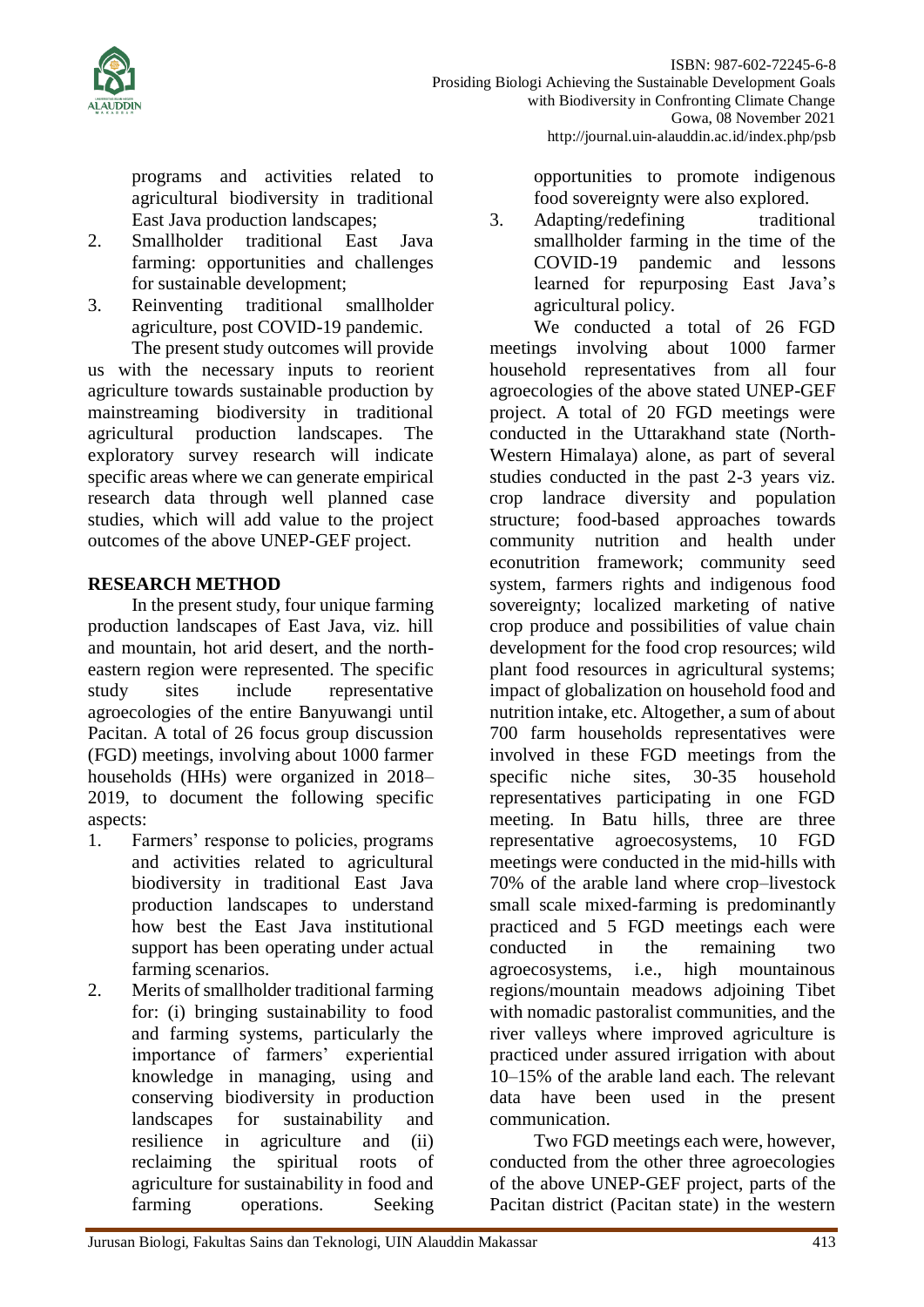

arid region, parts of the Banyuwangi district (Banyuwangi state). A total of about 300 household representatives participated in these six FGDs with about 50 farmer household representatives involved in each meeting, respectively. For conducting the two FGD meeting in each of these three agroecologies, we selected a core village where specific project interventions are taking place under the above stated UNEP-GEF project and another village outside the core village where no formal interventions are taking place under the project, for impact assessment at a later stage, if any. As the qualitative participant observation approach was adopted for eliciting information on different aspects, we purposely selected group of individuals rather than a statistically representative sample of a broader population. The sample size was, therefore, not of much consequence and altogether about 1000 farm household representatives were involved in the present study from all four agroecologies.

We elicited this information through informal in-depth discussions without structured questionnaires except for few indicators where semistructured questionnaires were used. A qualitative participant observation approach of data collection was mainly adopted in the present study with direct interaction with individuals in group settings. Full involvement of the researcher was ensured in the entire interaction process in the FGD meetings. Focus group discussions were specifically helpful in documenting indigenous knowledge-based information on a range of issues.

Broader areas on which in-depth discussions were held during the FGD meetings are presented in Appendix A. All care was taken to involve elderly and knowledgeable farmer HH representatives. Due representation of farmer HHs was also ensured based on age, gender, education, wealth status, social status and ethnic group. On average, about 50% representation was of the elderly people, >50 years of age, both men and women farmers equally represented. About 30% representation was of the farm

households between 30 and 50 years age group and the remaining 20% were the young adults, <30 years of age.

As the research design of the present study was based on an exploratory survey, all analysis and interpretations were based on researchers' subjective judgments. For limited quantitative data, recorded as a percentage, particularly for species and within-species (genetic) diversity, and agricultural inputs used in different farming agroecologies, original values without transformation and a normality test are presented. As the researcher is fully involved in the interaction process, using our expert knowledge we arrived at an average value and getting the value validated from the farmer household participants for the limited quantitative data recorded. In the participant observation approach of the data collection, we recorded information from individuals in a group setting and not recording the data using structured questionnaires from the individual participants separately.

## **RESULTS AND DISCUSSION**

1. Policies, Programmes and Activities Related to Agricultural Biodiversity in Production Landscapes: East Java Scenario

As custodian of agrobiodiversity, the native farming communities play a significant role for the preservation and conservation of these resources in production ecosystems. Yet, the surveyed farming communities' responses indicated that the majority of HHs across the agroecologies are not aware of any formal institutional projects or programs implemented for surveying and monitoring of agrobiodiversity, crop associated biodiversity and the wild plant food resources in production landscapes (Table 1).

Despite the mechanisms put in place by the government of East Java, it appears from our survey results (Table 1) that a mainly nonparticipatory approach was adopted in planning and decision making while developing institutional policies, programs and activities related to agricultural biodiversity in production landscapes. Farming communities are also ignorant about other national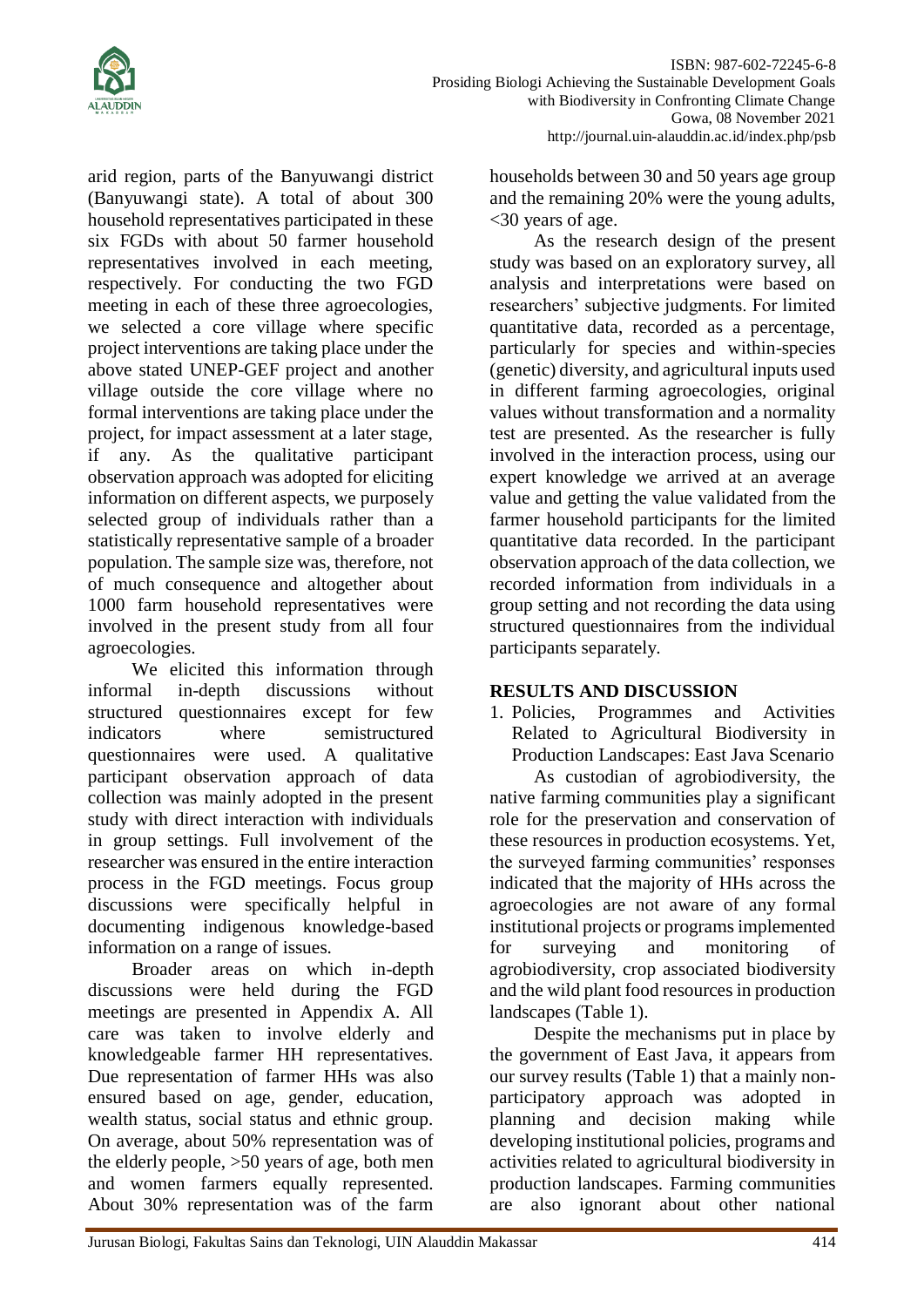

legislations/regulatory frameworks, which are directly or indirectly impacting the Farmers' Rights under the Protection of Plant Varieties and Farmers' Rights (PPV&FR) Act 2001 of East Java. Farmers appear to be comfortable with informal seed exchange at community level and apprehensive about restricted exchange, if any, of the farmer varieties/native landraces under the Intellectual Property Rights (IPR) Regime.

It is thus evident that the top-down decision making regime for traditional East Java farming communities has been ineffective in achieving sustainable development. There is, therefore, a need to engage traditional farming communities in participatory planning and allocation of budgetary resources. However, as custodians of native diversity, traditional farming communities are de facto managing, using and maintaining enough diversity in production landscapes. Ex situ (off-farm) conservation has been the major emphasis until now in East Java national plant genetic resources management system. Deploying more diversity in production landscapes is, however, considered a better approach for sustainability of farming systems, which provides opportunity for generating novel variations in the climate change regime. Ex situ collections in genebank, on the other hand have limited use and management is highly resource intensive.

| Table 1. Institutional policies, programs and activities related to agricultural biodiversity in production landscapes in East Java                                                                                                                                                                                                                                                                                                                                                                                                                                                                                                                         |                                                                                                                                                                                                                                                                                                                                                                                                                                                                                                                               |  |  |  |  |  |  |
|-------------------------------------------------------------------------------------------------------------------------------------------------------------------------------------------------------------------------------------------------------------------------------------------------------------------------------------------------------------------------------------------------------------------------------------------------------------------------------------------------------------------------------------------------------------------------------------------------------------------------------------------------------------|-------------------------------------------------------------------------------------------------------------------------------------------------------------------------------------------------------------------------------------------------------------------------------------------------------------------------------------------------------------------------------------------------------------------------------------------------------------------------------------------------------------------------------|--|--|--|--|--|--|
| <b>Policies, Programs and Activities</b>                                                                                                                                                                                                                                                                                                                                                                                                                                                                                                                                                                                                                    | <b>Farmer HHs Response</b>                                                                                                                                                                                                                                                                                                                                                                                                                                                                                                    |  |  |  |  |  |  |
| <b>Biodiversity Assessment and Monitoring</b>                                                                                                                                                                                                                                                                                                                                                                                                                                                                                                                                                                                                               |                                                                                                                                                                                                                                                                                                                                                                                                                                                                                                                               |  |  |  |  |  |  |
| Documenting the status of agricultural biodiversity in<br>$\bullet$<br>traditional production landscapes.<br>Documenting population sizes and threats to crop<br>$\bullet$<br>associated biodiversity species in and around traditional<br>agricultural and food production systems                                                                                                                                                                                                                                                                                                                                                                         | Farmer households (HHs) in all the agroecologies are<br>not aware of any formal institutional projects or<br>programs implemented for surveying and monitoring<br>agrobiodiversity, the crop associated biodiversity, and<br>the wild food species in production landscapes                                                                                                                                                                                                                                                   |  |  |  |  |  |  |
| Population sizes and threats to wild food species<br>٠                                                                                                                                                                                                                                                                                                                                                                                                                                                                                                                                                                                                      |                                                                                                                                                                                                                                                                                                                                                                                                                                                                                                                               |  |  |  |  |  |  |
| Conservation and sustainable use of biodiversity in production landscapes                                                                                                                                                                                                                                                                                                                                                                                                                                                                                                                                                                                   |                                                                                                                                                                                                                                                                                                                                                                                                                                                                                                                               |  |  |  |  |  |  |
| Protecting agricultural biodiversity and implementation<br>$\bullet$<br>of conservation measures for crop associated biodiversity<br>and wild plant food resourcesfrom climate change and<br>other disasters, natural or human induced.<br>Using agricultural biodiversity to cope with climate<br>change and other disasters.<br>Maintenance and use of traditional knowledge of<br>agricultural biodiversity and wild foods.<br>Developing mechanisms for improved access and<br>$\bullet$<br>ensuring the fair and equitable sharing of benefits arising<br>from the use of agricultural biodiversity<br>Agrobiodiversity policies and capacity building | No institutional support initiatives were reported by<br>farmer HHs for on-farm conservation and sustainable<br>use of agricultural biodiversity.<br>Farmer HHs, however, report often contributing the<br>samples/planting<br>material<br>seed<br>for<br>ex<br>situ<br>conservation in the National Genebank of East Java at<br>ICAR-NBPGR, East Java Farmer HHs also report that<br>the institutional crop improvement efforts have<br>limited relevance to traditional rainfed farming<br>landscapes in all agroecologies. |  |  |  |  |  |  |
| The national policies affecting the conservation and<br>sustainable use of agricultural biodiversity,<br>crop<br>associated biodiversity and wild plant foods.<br>Regulatory frameworks or national legislations for<br>agricultural biodiversity, crop associated biodiversity,<br>wild foods and ecosystem services.<br>Collaboration with other stakeholders involved in the<br>$\bullet$<br>management of agricultural biodiversity (e.g., farmers,<br>forest dwellers, plant breeders, government agencies,                                                                                                                                            | The awareness level of farmers HHs on the<br>institutional efforts for agricultural biodiversity<br>policies and capacity building initiatives is low.<br>Farmer HHs are not much aware of any regulatory<br>frameworks or national/international legislations on<br>biodiversity for food and agriculture, crop<br>associated biodiversity, wild foods and ecosystems.<br>formal institutional<br>capacity building<br>Few<br>$\bullet$<br>initiatives were reported by the farmer HHs                                       |  |  |  |  |  |  |
| research institutes and civil society organizations).<br>Public awareness and capacity building programs on the                                                                                                                                                                                                                                                                                                                                                                                                                                                                                                                                             |                                                                                                                                                                                                                                                                                                                                                                                                                                                                                                                               |  |  |  |  |  |  |

• Public awareness and capacity building programs on the management of crop associated biodiversity and ecosystem services in food and agriculture production systems.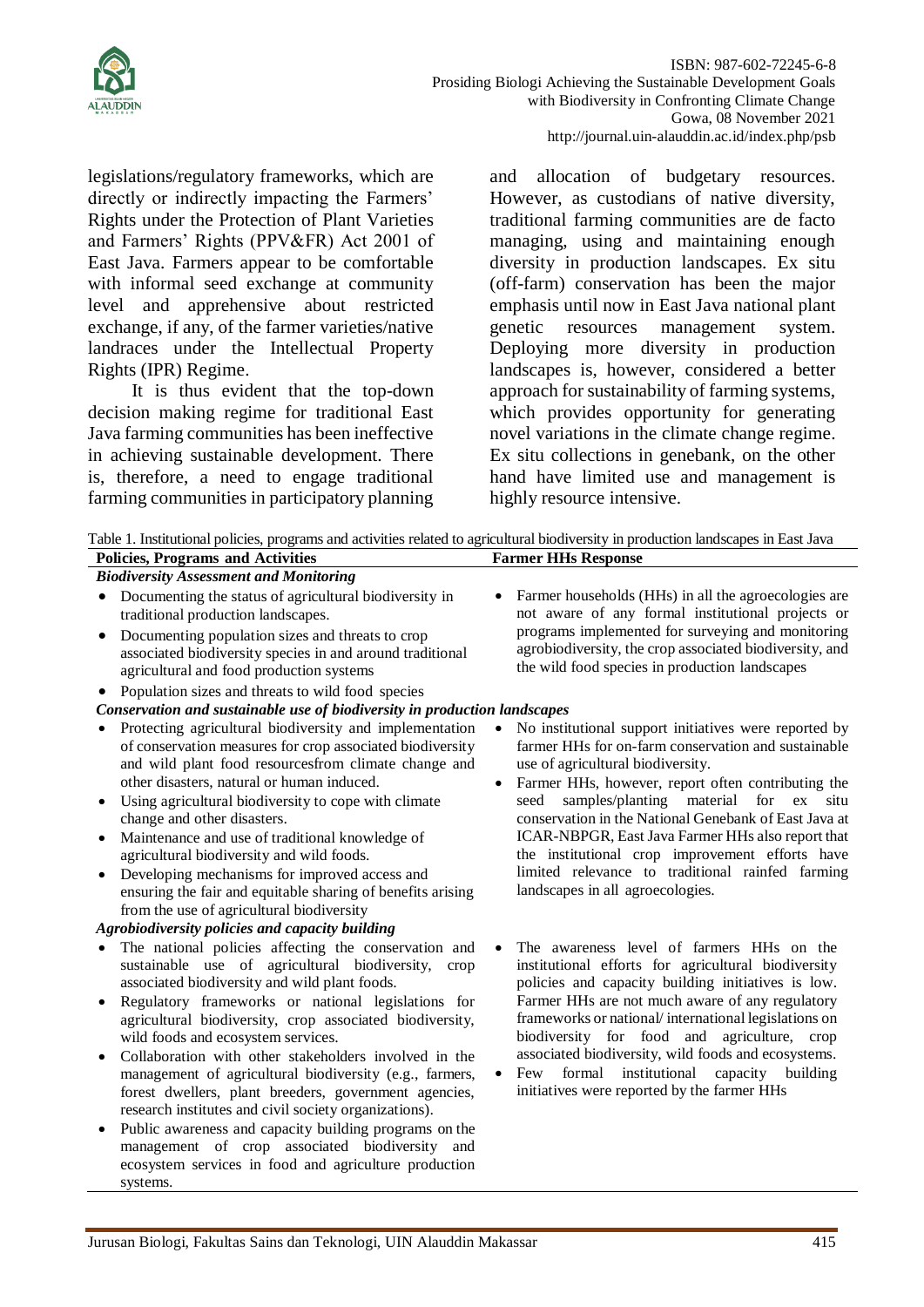

Traditional farming communities in the present study consider that institutional support towards conserving their rich farm and off-farm biodiversity has not been enough. The UNEP/GEF-supported projects implemented in the past 17 years have provided a rich body of experiences on the many different aspects of ensuring effective conservation and use of agricultural biodiversity globally (Mijatovic´ *et al*., 2014). A biodiversity-based value chain development for mainstreaming nutrition sensitive agriculture has been advocated at the local and national level to improve their performance, efficiency and interlinkages in Nepal (Gauchan *et al*., 2020). The potential of underutilized indigenous and traditional crops have also been recognized to bring about a transformative change to South Africa's food system (Mabhaudhi *et al*., 2019). A transdisciplinary approach to mainstreaming traditional crops into the food system are expected to offer real opportunities for developing a sustainable and healthy food system besides achieving other societal goals of employment generation and environmental sustainability. A political will for policy convergence is, however, essential in pursuit of a food system, which includes smallholder famers, and where underutilized indigenous and traditional crops are mainstreamed into the food system. A multilevel, cross-sectoral partnershipbased approach has been advocated to connect food biodiversity conservation and sustainable use to address critical problems in the current food systems, which creates an enabling environment for mainstreaming biodiversity to improve nutrition (Beltrame *et al*., 2019; Hunter *et al*., 2020).

In the present UNEP-GEF (East Java) project, capacity and awareness building are considered an essential requisite of mainstreaming biodiversity in production landscapes. Policy-related activities will largely be focused on ensuring that more agricultural biodiversity is deployed in production landscapes as a component of community's food and nutritional security, and climate change adaptation.

- **2. Smallholder Traditional Farming: Opportunities and Challenges for Sustainable Development**
	- a. Farmers' Experiential Knowledge Is the Key to Sustainability and Resilience in

Farmers' indigenous or traditional knowledge or local ecological knowledge refers to the knowledge and expertise accumulated and renewed across generations, which guides societies in their innumerable interactions with their surrounding environment.

Modern industrial agriculture is based on a model that encouraged farmers to become more integrated in markets and dependent on the use of external inputs, technologies and capital. It was projected as the only route to success and it encouraged a more uniform pattern of farming. As such, it weakened the linkages between farming and local ecology. For the successful mainstreaming of biodiversity in production landscapes, farmers' experiential knowledge must be recognized from a holistic perspective and cannot be studied and understood in isolation, studying its application sector by sector, as it stems from experience and is applied in all of the following interlinked fields as described in Table 2.

The biological diversity in farming systems can be studied at three levels: (i) the diversity of agricultural systems (agroecosystems), (ii) the diversity in the number of crop species grown in a particular agroecosystem and (iii) the diversity of different varieties of these crop species. In agrobiodiversity, the genetic diversity within one species is as important as the diversity between different species. Diversity between major staple food crop species and within species in the different agroecologies studied is presented in Table 3, revealing that the average level of genetic diversity (different varieties) maintained per crop by farming communities at the community level is considered acceptable, with an approximate ratio of an average three varieties per crop. At the population level, about 55% are rare landraces. The crop landrace diversity or within-species varietal diversity has been created and maintained with the active intervention of native farmers. Loss in traditional farming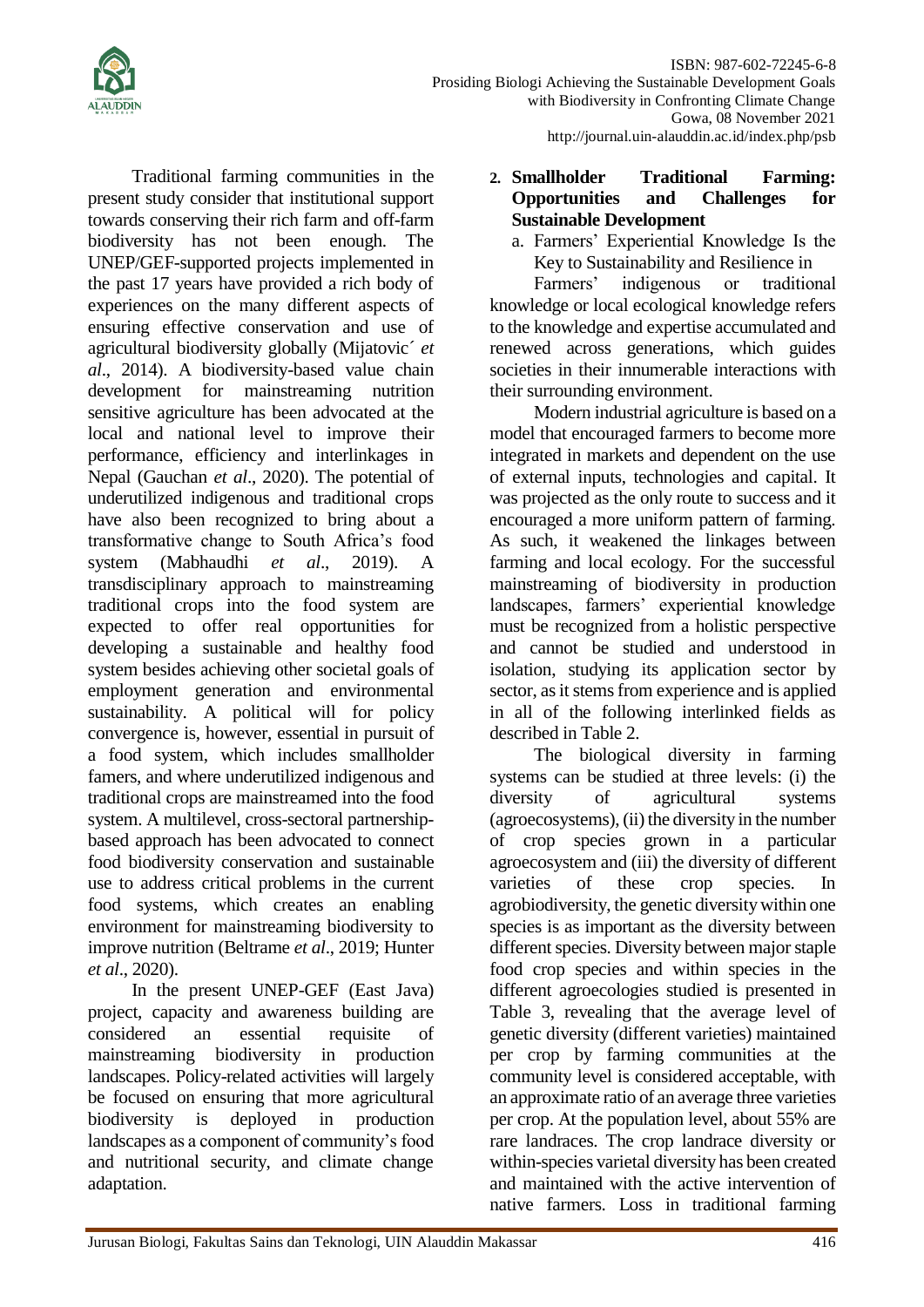

landscapes has been reported more for crop species diversity compared to within-species genetic diversity in all traditional agroecosystems. Traditional production landscapes, therefore, have the capacity to conserve more diversity on-farm in the farming system. Native communities in all East Java agroecologies are particularly exposed to climate change impacts due to their resource-based livelihoods and remote environmental locations. As farming communities have been coping with the environmental uncertainties and climate change impacts over generations, they have demonstrated their resourcefulness and response capacity in the face of global climate change. Agroforestry diversification has also provided a buffer against environmental variability and change.

Table 2. Farmers' experiential knowledge and various management actions related to mainstreaming biodiversity in production landscapes

| Management Areas                              | Management Actions Based on Farmers' Indigenous Knowledge (IK)<br>Farmers' IK could be specifically documented in the following fields of community<br>level biodiversity management:                                                                                                                                                                                                    |  |  |
|-----------------------------------------------|------------------------------------------------------------------------------------------------------------------------------------------------------------------------------------------------------------------------------------------------------------------------------------------------------------------------------------------------------------------------------------------|--|--|
| Adaptation to climate change                  | • Agricultural and associated biodiversity conservation                                                                                                                                                                                                                                                                                                                                  |  |  |
|                                               | • Management of domesticated and wild farm biodiversity                                                                                                                                                                                                                                                                                                                                  |  |  |
|                                               | • Local community-level on-farm and off-farm vegetation management including<br>forestry resources                                                                                                                                                                                                                                                                                       |  |  |
|                                               | • Managing biodiversity in sacred groves/sacred landscapes                                                                                                                                                                                                                                                                                                                               |  |  |
|                                               | • Cultivation of medicinal plants                                                                                                                                                                                                                                                                                                                                                        |  |  |
|                                               | • The multiple and diversified livelihood skills of farmers is a source of resilience<br>in times of uncertain weather and climate change.                                                                                                                                                                                                                                               |  |  |
|                                               | • Maintaining species and genetic diversity in fields provide a low-risk buffer in<br>uncertain weather and the diversity in production landscapes is considered a<br>necessity rather than a choice                                                                                                                                                                                     |  |  |
|                                               | • Indigenous knowledge on traditional agroforestry offers opportunities to farmers<br>for sustainable management of resources and support socioecological and<br>socioeconomic benefits.                                                                                                                                                                                                 |  |  |
| Agroforestry                                  | • The traditional/cultural knowledge embedded within the rural communities in<br>different agroecologies is the inherent identity that is unique and diverse in all<br>respects to traditional agroforestry management and conservation. It is reflected<br>in their cultivation system, ethnobiology and health and nutrition management.                                               |  |  |
| <b>Traditional medicine</b>                   | • Use of herbal medicines was reported by native farming communities of all East<br>Java agroecologies. Traditional medicines are used to cure different ailments.<br>Herbal formulations were administered either internally or applied externally<br>depending on the type of ailment.                                                                                                 |  |  |
| Customary resource<br>management              | • Traditional knowledge, innovations and practices duly supported by spiritual<br>beliefs and customary laws are developed and nurtured over many generations.<br>The natural resource-based livelihood of native communities enables them to live<br>within the natural limits of specific territories, areas or resources upon which they<br>depend for livelihoods and wellbeing.     |  |  |
| Applied anthropology                          | • Indigenous knowledge and institutions are contributing to more culturally<br>appropriate and sustainable development. It is also based on the realization that<br>native communities are not only more keenly aware of their needs than are<br>outside development agencies but that those needs are culturally defined,<br>demanding a substantive rather than a formal appreciation. |  |  |
| Impact assessment                             | • Indigenous knowledge can assist in bringing awareness about the potential<br>impact of a project and steps taken to prevent adverse effects to the existing<br>environment but there are currently no guidelines on how indigenous knowledge<br>should be integrated into impact assessments.                                                                                          |  |  |
| Natural disaster preparedness<br>and response | • Indigenous knowledge can be transferred and adapted to other communities in<br>disaster management, it encourages community participation and empowers<br>communities in reducing disaster risk.                                                                                                                                                                                       |  |  |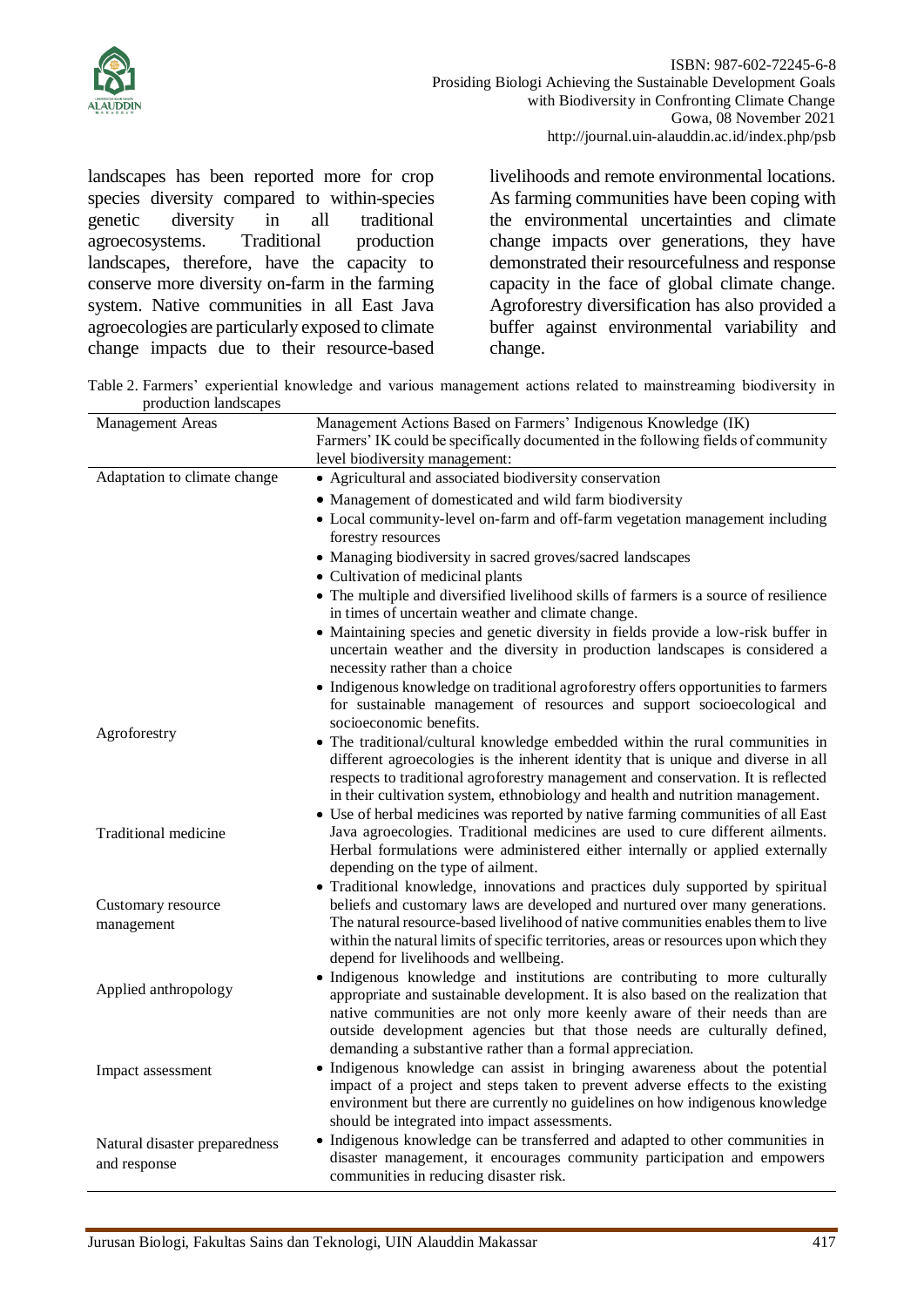

The important characteristics of farmers' experiential knowledge and their application in sustainable agricultural development and management of natural resources are presented in Table 3. A major strength of the farmer's indigenous knowledge is that it is holistic in approach compared to the reductionist approach of the modern agrarian science and therefore has great relevance for agricultural sustainability and resilience.

It was revealed that conserving crop diversity in production landscapes greatly matters when the aim is to foster sustainability drawing upon the adaptive nature of farming styles. In traditional East Java farming context, we find limited responsiveness of modern science to the societal needs. The gap between experts' knowledge and traditional innovations in actual farming situations was more pronounced when sustainability issues are being considered. Sustainability of the traditional smallholder farming, therefore, requires a holistic approach and an interdisciplinary research style.

Spirituality is not new to agriculture. People, in general gave thanks to God for their "daily bread" and for a bountiful harvest at thanksgiving. By growing and eating food, people experienced a spiritual realization of their connectedness to each other, the land and to God or their concept of ultimate reality. There are as many as 18 different festivals related to crop harvesting in East Java alone.

Farmers' sense of responsibility for meeting the basic everyday food needs, while ensuring equal opportunities for future generations, arises from a sense of spiritual connectedness with other people-other farmers, neighbors, consumers, society and with other living and non-living things of the earth. Farmers and consumers who collaborate to create sustainable food systems do so because it is the morally and ethically "right thing to do". The future of agriculture and of humanity depends on farmers and consumers guided by a spiritual sense of rightness and goodness.

Organic agriculture and local food systems in all East Java agroecologies are deeply rooted in spirituality and sustainability principles. For a

sustainable agricultural development, efforts are now underway to find ecologically sound, economically viable and technologically improved methods of agricultural farming. Organic food is attracting the interests in view of food quality and safety, better health and the concerns of environmental sustainability.

As organic agriculture has shown itself to be the viable alternative countering the aftereffects of the high-input chemical-rich agriculture practiced since 1960s, farming communities in all East Java agroecologies are encouraged to practice organic farming. Although farming in all traditional East Java agroecologies is mostly organic by default, conscious organic farming has suddenly picked up across all East Java states.

The need of a new knowledge base is being strongly felt for transition towards more sustainable agriculture (Gemmill, 2001). The relevance of informal farmers' knowledge and learning practices in constructing alternative pathways to sustainable agriculture and strengthening agricultural resilience has been explored by Šu¯ mane *et al*. (Nakashima *et al*., 2012). Farmers greatly value local experiential knowledge as they see it as having practical and local relevance. The potential of farmers' experiential knowledge, however, is not being optimally used and a better strategy to integrate various forms of knowledge is needed.

Agricultural ecosystems are environments whose natural processes are being "disrupted". They are usually managed by farmers; many aspects of crop diversity would not survive without this human interference. Biological diversity is essential to life, providing the raw material for evolution and strengthening ecological stability. This also applies to crop diversity as without it, crop improvement is impossible, been regarded as a natural capital that can be drawn upon in order to contribute to strengthening people's livelihoods (ECPGR, 2017).

The diverse and locally adapted farming systems developed by native farmers world over with ingenious practices have helped address community food security and conservation of agrobiodiversity. The novel agroecosystem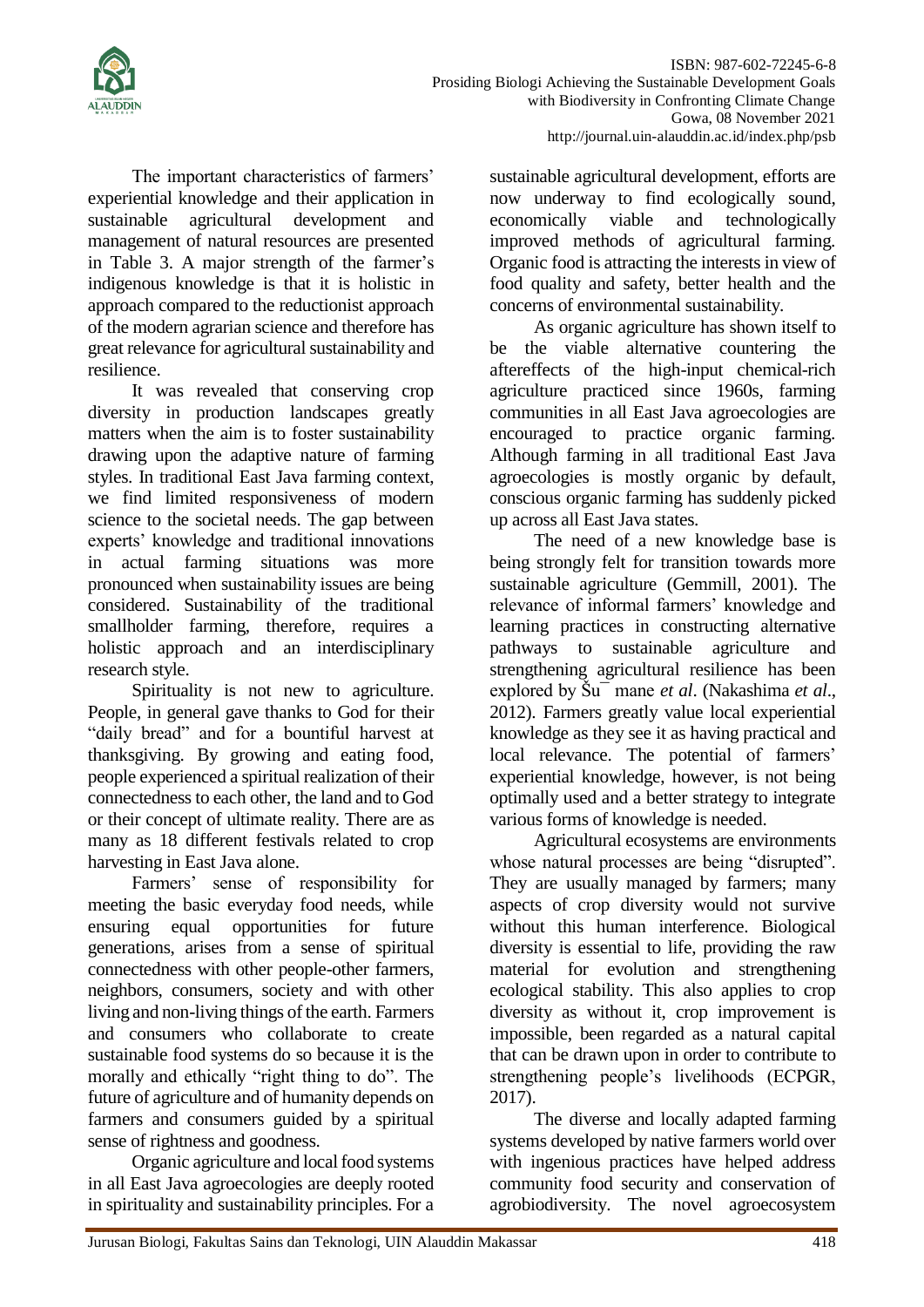

designs appropriate to smallholder farmers have already been modeled on successful traditional farming systems (Purcell, 1997).

In traditional production landscapes, farmlands and domestic crop diversity cannot be seen in isolation. Forestry, agroforestry and other wild diversity are integral to domesticated biodiversity (crop diversity). Farmers, however, have been the sole custodians of the genetic wealth of the landraces they use. Conservation is especially important in the case of disappearing, specially adapted varieties, calling for renewed efforts to support farmers as custodians of biodiversity and genetic resources (Biovision, 2020). We need policies that engage native communities, as key partners, in climate change research and adaptation plans. Such collaboration between holders of indigenous knowledge and mainstream scientific research will result in coproduced knowledge relevant to implementing effective adaptation action on the ground. An increasing number of native communities and indigenous peoples (particularly in developed countries) are moving towards the creation of formal adaptation plans. However, adaptation planning and research is not evenly distributed across all regions (UNEP, 2008).

On-farm conservation has been reported to result in a number of interlinked elements that supports agricultural biodiversity as part of a dynamic system (Toledo, 1990). The traditional landraces differing in morphological characters have been effectively used by farmers as markers for taste, texture, cooking quality, resistance to biotic/abiotic stresses, etc., besides yield.

Participatory forest management initiatives in all East Java traditional agroecologies have been a great success fulfilling the sociocultural needs of local communities. The Joint Forest Management (JFM) approach, which is based on the principle of the rights of local communities in forests, has been successfully used as an effective mechanism to manage the state owned forest appropriated by local communities. JFM approach has evolved in a unique property rights regime that ensures long-term sustainability of the community forestry resources in a mutually supportive manner.

Farming communities reported a loss of about 10–15% of forestry species during the past 2–3 decades due to habitat destruction, urbanization and agricultural expansion. Threat of extinction to several other crop associated biodiversity contributing to the productivity of agriculture, such as beneficial insects and fungi, was also reported.

Native farming communities in all East Java agroecologies are especially vulnerable to weather uncertainties and climate change. Whatever community level climate change adaptation plans are in operation are mainly rooted in Western scientific knowledge and the traditional farmer innovations have been largely ignored. As farmers have been adapting to the effects of climate change on a daily basis, incorporating indigenous knowledge into Western science-based climate change adaptation plans is an untapped opportunity that the policymakers can easily integrate into climate change adaptation plans and legislate accordingly.

Customary resource management initiatives, the culture-based system of selfgovernance, in all traditional agroecologies, ensure that both biodiversity and communities are prospering equally. Local communities have developed and consolidated close and profound connections with their territories or resources over generations. The community-specific practices such as zoning the arable and pasture land, selective harvesting, rotational or shifting cultivation, migratory grazing, etc., are highly knowledge-based that enable communities to interact with and use biodiversity in a sustainable manner.

Much of the ground-breaking work in applied anthropology is centered around issues of agricultural and environmental practices, both areas of immediate concern for survival. There has been increasing recognition that capitalist transformation has threatened local communities and ecological systems and is therefore unsustainable. The survival of indigenous peoples and indigenous knowledge depends on the recognition that a culturally relevant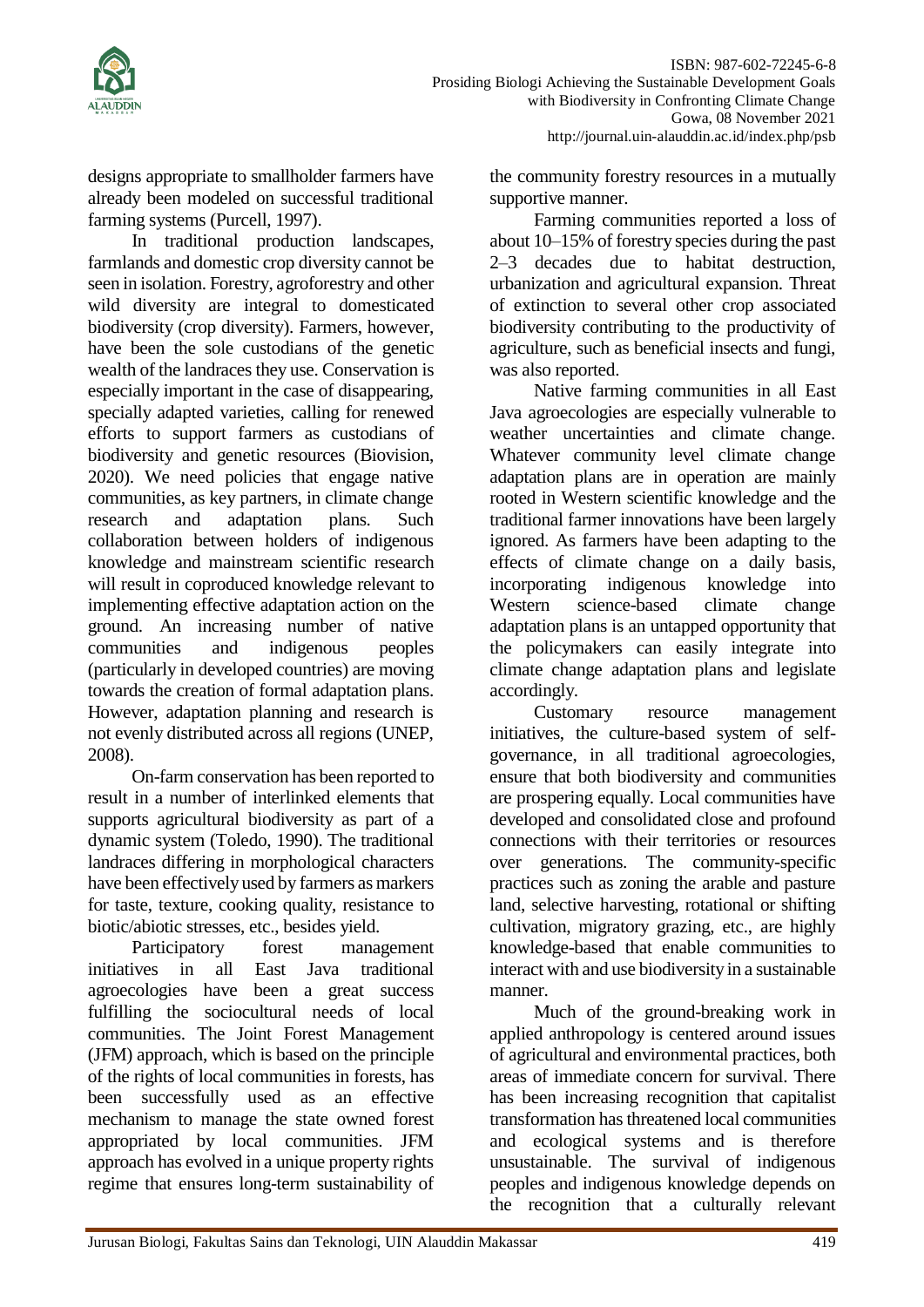

definition of satisfaction of needs is crucial for the most contested or threatened resources, i.e., land resources base and healthy environment. In this process two tendencies have become clear. One is emphasis on the study and use of indigenous knowledge itself, and the other is an ecologically sustainable development perspective (Law, 1986).

In environmental impact assessment, while Western science tends to be quantitative and partitions it into discrete components, the indigenous knowledge tends to be qualitative and focuses on the holistic view of the environment and prioritizes the connections between different ecological and social components. Besides the tangible values of biophysical resources, it also encompasses less tangible resources like social, cultural, spiritual and knowledge-based values that are often associated with the identity of native communities.

The Food and Agriculture Organization of the United Nations (FAO) "Biodiversity for Food and Agriculture" report asserts the enormous contribution of biodiversity to protecting ecosystems from external shocks, such as extreme weather caused by climate change. This goes hand in hand with securing food production. Fragile ecosystems are severely strained by the excessive use of chemicals, monocultures or the negative effects of globalization such as air and water pollution. In its report, FAO primarily attributes the causes of these disruptive factors to unsuitable agricultural practices. Furthermore, traditional knowledge of land management and water use is being lost due to increasing urbanization, industrialization and migration. For various reasons, among which are economic, educational and a lack of environmental awareness, the trend has shown people increasingly migrating into cities and looking for promising industrial jobs, ending the long-standing knowledge of many farming families (Leeuwis, 2000).

The payments for ecosystem services (PES) interventions often do not correctly reflect the social, environmental, economic and cultural aspects of the environmental services that farmers and farming communities deliver. In this

paper, we outlined some of the key issues for consideration by policymakers to ensure the continued engagement of farmers in conservation and the use of agrobiodiversity (Van der Ploeg, 1987). We posited that it is crucial that farmers are encouraged to continue farming rather than moving to non-farming activities as the mainstay of their livelihoods. This requires the support of policymakers and the introduction/application of some form of incentive mechanism for farmers. The conservation of agrobiodiversity is a necessary investment for countries and governments to make in view of the importance of the services provided by agroecosystems. Farmers and farming communities can benefit from the design of PES mechanisms to encourage them to continue farming. Moreover, most agricultural biodiversity occurs in areas where subsistence farming is practiced due to difficult growing conditions and farming is an important low-risk option.

Ecological sustainability depends to a greater extent on the diversity in bioresources, farming styles, agroecosystems, etc., that needs to be looked upon both as an opportunity and as a challenge. Farmers' knowledge is considered a better resource for managing ecosystems (Scoones & Thompson, 1994) that gives insight on designing social systems mesh better with the ecosystems. The differential farming styles are, in fact, forms of adapting to the diversity within local ecosystems. Farming styles are an outcome of "co-production" that is the ongoing interplay and mutual transformation of the social and the technical (Eshuis, 2001) including evidently local ecosystems.

Incorporating farmers' experiential knowledge with formal agricultural knowledge is still being debated (Timmer, 1949) as the agricultural knowledge system has always been very closely connected to the modernization process in agriculture, the "scientification" of agriculture (Ikerd, 2019). We now understand that the formal agricultural knowledge system is not epistemologically well-equipped, and that the agricultural system should be studied as a complex "wholes" not just as a sum of their component parts (Gemmill, 2001). In the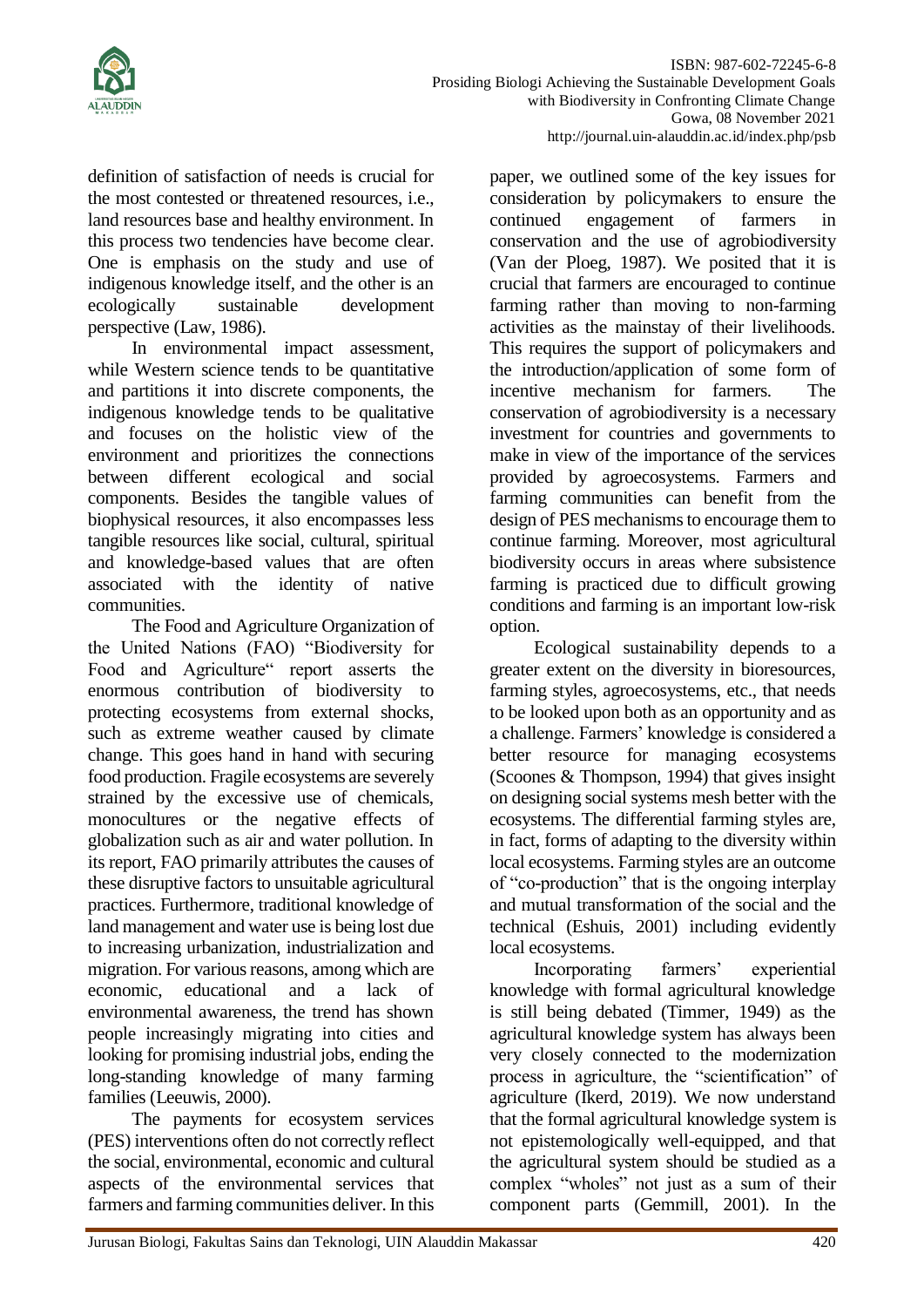

Cartesian view of manipulating the world by technical interventions, a relevant whole (e.g., a farm or farming style) is understood as the sum of its constituent elements, being studied as a separate unit in isolation from its biophysical and social environment at a research station with controlled environments. This approach often gives rise to limiting approaches to sustainability (Gemmill, 2001). Furthermore, the sciencebased model advocating yield maximization, for example, often fail in actual farming situations and farmers normally find that experts' knowledge is of limited practical value (Hughner *et al*., 2007; Manyi-Loh *et al*., 2018). This gap between theory and practice becomes even more pronounced when the sustainability issues need to be considered and calls for a new mode of working that enables scientists to optimize knowledge within and for different local conditions. Moreover, the modern conventional agricultural research and education is organized around disciplines and classical agricultural sectors, the scientists have become experts in

their own field that addresses a very narrow element of agriculture (Canavari & Olson, 2007). Farmers' knowledge, on the other hand, is all-inclusive and comprehensive, which is hard to link with the scientific practice of individual disciplines. In order for agriculture to become sustainable and resilient, there is a need of the knowledge networking that facilitates knowledge exchanges, joint learning and the generation of new more integrated solutions (Nakashima *et al*., 2012).

b. Reclaiming the Spiritual Roots of Agriculture for Sustainability in Farming and Food Systems

Spirituality is not new to agriculture. People, in general gave thanks to God for their "daily bread" and for a bountiful harvest at thanksgiving. By growing and eating food, people experienced a spiritual realization of their connectedness to each other, the land and to God or their concept of ultimate reality. There are as many as 18 different festivals related to crop harvesting in East Java alone.

Table 3. Important characteristics of farmers' experiential knowledge and the lessons learnt for its application to sustainable biodiversity management in production landscapes

| <b>Farmers' Experiential</b>                                                                                                                                                                                                                                                                                                                                                                                                                                                                                                                                                                                                                                                                                                                                                                                                                                                                                                    | <b>Knowledge Lessons Learnt for Management Actions</b>                                                                                                                                                                                                                                                                                                                                                                                                                                                                                                                                                                                                                                                                                                                                                                                                                                            |
|---------------------------------------------------------------------------------------------------------------------------------------------------------------------------------------------------------------------------------------------------------------------------------------------------------------------------------------------------------------------------------------------------------------------------------------------------------------------------------------------------------------------------------------------------------------------------------------------------------------------------------------------------------------------------------------------------------------------------------------------------------------------------------------------------------------------------------------------------------------------------------------------------------------------------------|---------------------------------------------------------------------------------------------------------------------------------------------------------------------------------------------------------------------------------------------------------------------------------------------------------------------------------------------------------------------------------------------------------------------------------------------------------------------------------------------------------------------------------------------------------------------------------------------------------------------------------------------------------------------------------------------------------------------------------------------------------------------------------------------------------------------------------------------------------------------------------------------------|
| 1. Farmers' knowledge has local agroecological and<br>socioeconomic context and is holistic in approach                                                                                                                                                                                                                                                                                                                                                                                                                                                                                                                                                                                                                                                                                                                                                                                                                         | Farmers' learn by doing and implement through learning.<br>Farmers indigenous knowledge have thus developed the<br>art of maximization for sustainable production                                                                                                                                                                                                                                                                                                                                                                                                                                                                                                                                                                                                                                                                                                                                 |
| 2. Conserving biodiversity in production landscapes<br>greatly matters for farmers<br>3. Conventional innovations and formal agricultural                                                                                                                                                                                                                                                                                                                                                                                                                                                                                                                                                                                                                                                                                                                                                                                       |                                                                                                                                                                                                                                                                                                                                                                                                                                                                                                                                                                                                                                                                                                                                                                                                                                                                                                   |
| knowledge are least responsive to societal needs<br>4. The fragmented nature of conventional agricultural<br>sciences and limitations of dominant epistemologies                                                                                                                                                                                                                                                                                                                                                                                                                                                                                                                                                                                                                                                                                                                                                                |                                                                                                                                                                                                                                                                                                                                                                                                                                                                                                                                                                                                                                                                                                                                                                                                                                                                                                   |
| 5. Yield optimization is a better approach than yield<br>developing agriculture in local context<br>and<br>rebalancing naturally available resources and services<br>that affect agriculture creating these local conditions.<br>Much of the farmers' indigenous knowledge remain<br>tacit or implicit, farmers often are unable to verbalize<br>what they know. Farmers' knowledge is an integrated<br>knowledge and tends to be holistic compared to<br>scientists' tendency towards a reductionist approach.<br>The six important reasons why conserving crop<br>diversity in production landscapes matters for farmers<br>are (i) ensuring food security; (ii) adapting to climate<br>change; (iii) reducing environmental degradation; (iv)<br>protecting nutritional security; (v) reducing poverty<br>and (vi) ensuring sustainable agriculture. Differential<br>farming styles are, in fact, deployment of biodiversity | We, therefore, need to ensure that the voices of farming<br>communities heard and the activities of scientists are<br>responsive to their localized needs. The conventional<br>agricultural research and education system is structured<br>around disciplines and classical agricultural sectors<br>(e.g., crop husbandry, animal husbandry, dairy farming,<br>pig farming, fish farming, etc.). Thus, many agricultural<br>institutions are segmented and organized accordingly<br>and the scientists have therefore become experts in their<br>own field that only addresses a very narrow element of<br>agriculture. Furthermore, the epistemological culture,<br>which tends to reduce the complex wholes to their<br>component parts often results in limited approaches to<br>sustainability. The decision making in sustainable<br>farming research, therefore, requires a holistic and an |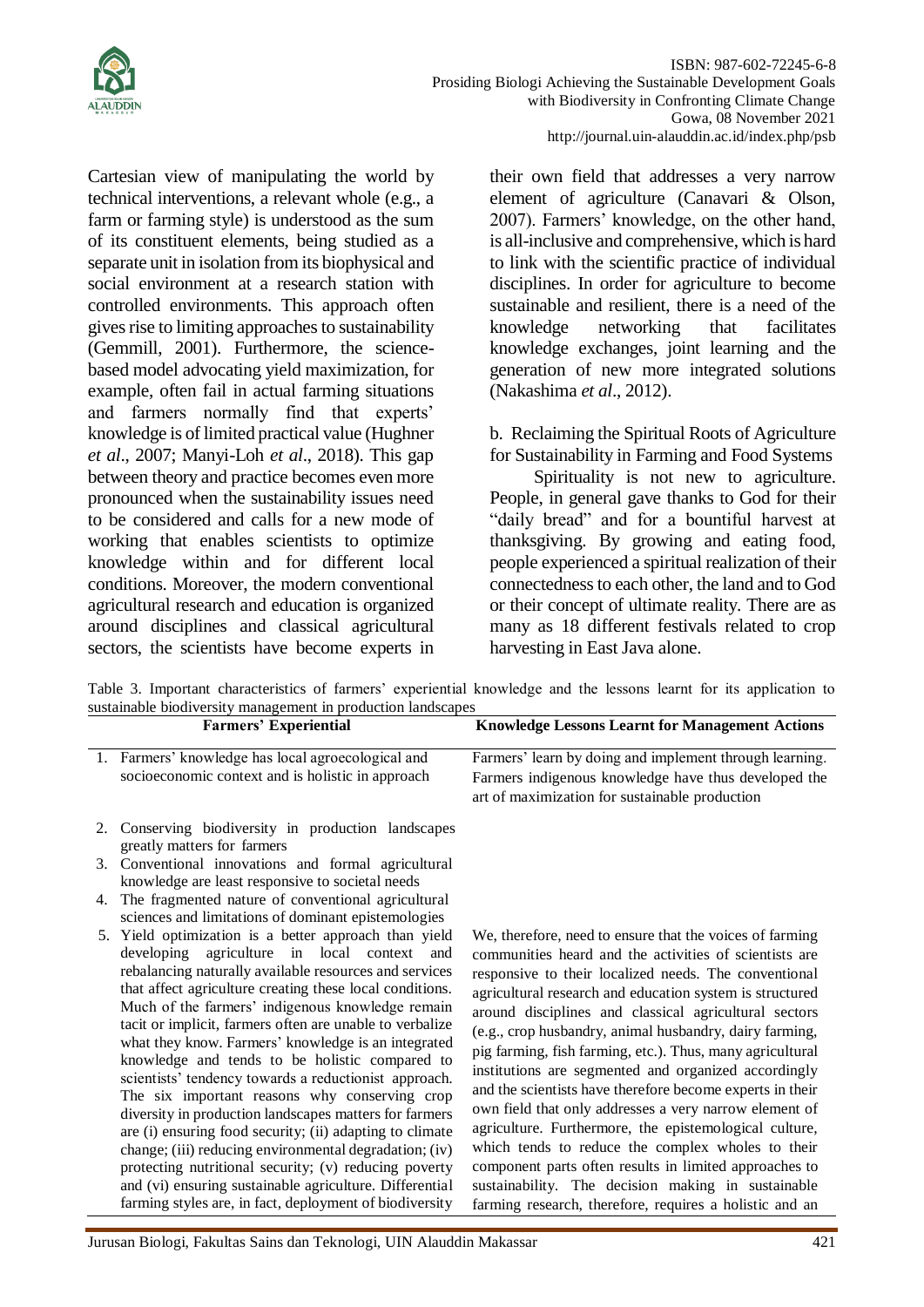

in production landscapes adapted to the local agroecological conditions. The adaptive nature of farming styles is the main rationale behind fostering sustainable agricultural development. The conventional "linear model of innovation" hasspecific task division between various actors: the scientists, the extension agencies and the farmers. Farmers' role is merely to apply the innovation. We find deviations, from the linear model, in most of the successful farming innovations in traditional production landscapes that occurred without the involvement of scientists. Hence, we feel that the innovations require close cooperation of a network of actors and the farmers' creative role needs to be integrated in the innovation processes. In traditional East Java farming context, the farmers have not been provided much opportunity to be involved in scientific innovations including funding arrangements for the research.

Farmers' sense of responsibility for meeting the basic everyday food needs, while ensuring equal opportunities for future generations, arises from a sense of spiritual connectedness with other people, other farmers, neighbors, consumers, society and with other living and non-living things of the earth. Farmers and consumers who collaborate to create sustainable food systems do so because it is the morally and ethically "right thing to do". The future of agriculture and of humanity depends on

interdisciplinary research approach. The application of conventional agricultural knowledge tends to focus more on yield maximization based on the scientific experiments conducted under controlled environments. These models often fail under real farming situations when sustainability issues are being considered, making the scientific experts' knowledge of limited practical value to the farmers

farmers and consumers guided by a spiritual sense of rightness and goodness.

Organic agriculture and local food systems in all East Java agroecologies are deeply rooted in spirituality and sustainability principles. For a sustainable agricultural development, efforts are now underway to find ecologically sound, economically viable and technologically improved methods of agricultural farming. Organic food is attracting the interests in view of food quality and safety, better health and the concerns of environmental sustainability.

|                                                         | Hill and Mountain |         |         | North-Eastern |
|---------------------------------------------------------|-------------------|---------|---------|---------------|
| Inputs                                                  | Hot Arid          | Central | Plateau | Region        |
| 1. Use of farmer varieties or traditional landraces (%) | 90                | 80      | 80      | 72            |
| 2. Use of purchased inputs $(\%).$                      |                   |         |         |               |
| Seeds<br>$\bullet$                                      |                   | 10      | 15      | 15            |
| Inorganic Fertilizer<br>$\bullet$                       |                   |         | 10      | 10            |
| Pesticides<br>$\bullet$                                 |                   |         |         |               |
| 3. Use of improved modern farming practices (%)         |                   | 10      | 15      | 15            |
| 4. Area share of crops that have non-food uses (%)      |                   |         |         | 10            |

Table 4. Characteristics of inputs used in traditional East Java farming agroecologies\*

\* Percent of households in a village, as a unit of study

As organic agriculture has shown itself to be the viable alternative countering the aftereffects of the high-input chemical-rich agriculture practiced since 1960s, farming communities in all East Java agroecologies are encouraged to practice organic farming. Although farming in all traditional East Java agroecologies is mostly organic by default, conscious organic farming has suddenly picked up across all East Java states.

With the sizable acreage under default organic cultivation, all traditional agroecologies have tremendous potential to grow crops organically and emerge as the main supplier of organic products in the local, regional, national or world organic market. The types of inputs used in different East Java farming agroecologies. Mostly local crop landraces are cultivated in all the agroecologies, with negligible use of purchased inputs and limited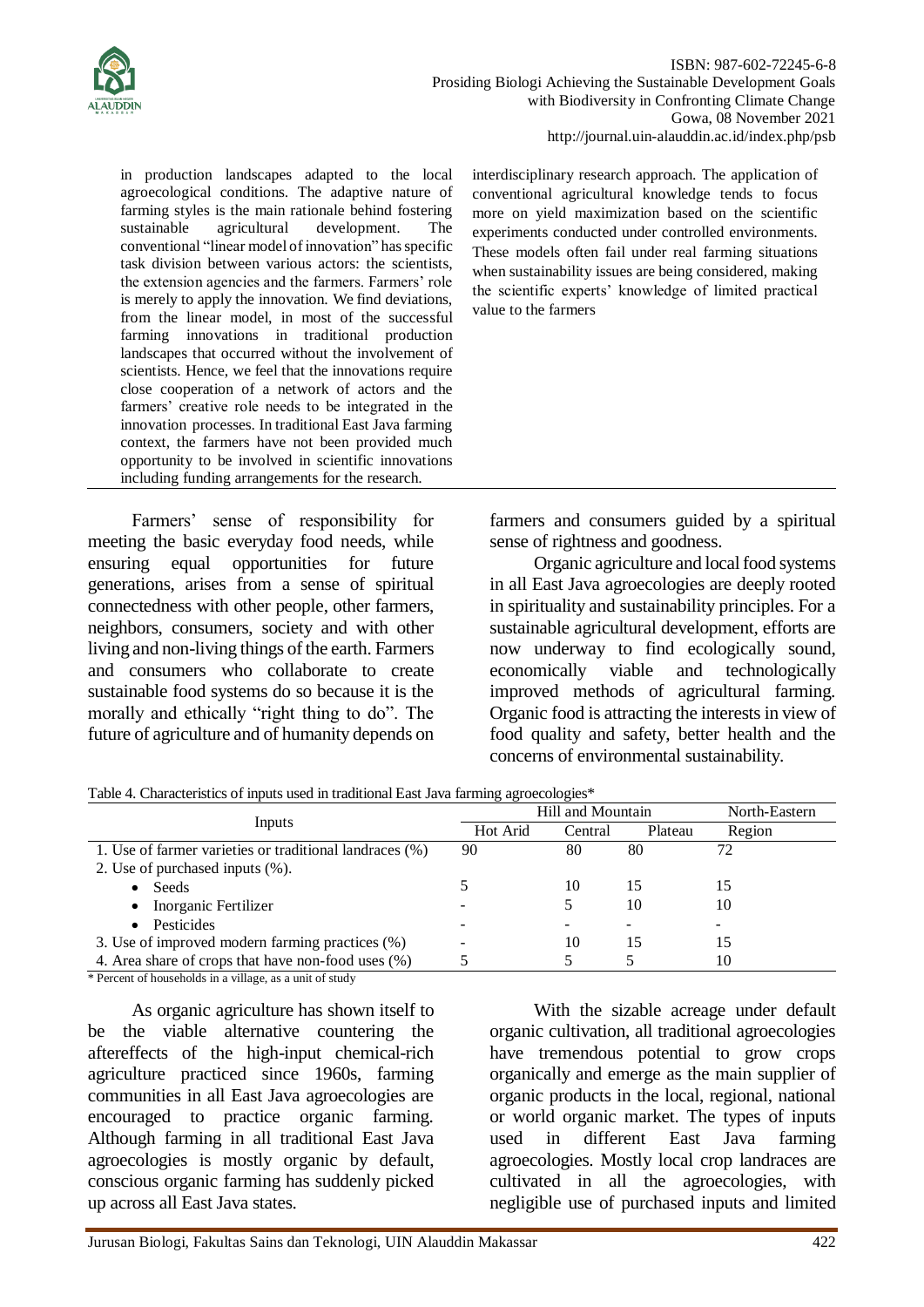

farm mechanization. As farming is mainly subsistence, there are only a few non-food crops grown.

The modern agriculture with increased use of purchased inputs in the form of a fertilizer, irrigation, seed, pesticides and machinery all played a major role in the growth of agricultural production during the Green Revolution regime since 1960 onwards. However, the past several decades of industrial farming has taken a heavy toll on our environment and serious concerns are now being raised about the future of food production (Long *et al*., 2000; Altieri, 2004).

Systems asfarmers began to gain a sense of dominance over nature, farming became an economic enterprise rather than a social and spiritual way of life. Farmers began to be guided by the economic bottom-line rather than a sense of rightness or goodness. That being said, the rise of industrial agriculture was not simply a consequence of farmers pursuing their economic self-interests. The world over, it was also the consequence of a premeditated shift in agricultural policies. Providing domestic food security has been the fundamental purpose of agricultural policy in the past. The independent family farmers in the U.S., for example, also had traditional spiritual values initially from the 1930s to 1960s and the farm policies were premised to keep them on the land (Stolz, 2011).

Organic farming is important for East Java as we spend a huge amount of taxpayer money on the inputs, especially fertilizer. Further, organic production is labor-intensive, a factor relevant employment opportunity for rural youths. It fits well with small holder East Java farming and over time will be less waterintensive, if combined with crop rotation. The health concerns are also important, farmers exposed to conventional pesticides have high cancer risks, and unabated use of antibiotics in livestock rearing is a major cause for drugresistant infections. East Java ranks worst in the world in terms of antibiotics in chicken (Carlson, 2016). Unless, we make a rapid shift towards organic farming, the cost in terms of environmental degradation and health costs

arising from agriculture could rise sharply. The environmentally sustainable advances in the productivity and profitability of the organic production system will help to generate both livelihoods and income.

Organic food is increasingly getting popular among consumers worldwide due to the absence of harmful chemicals and its sustainability for the environment (Gomiero *et al*., 1997; European Commission, 2014; IFOAM, 2016; Mie *et al*., 2016; European Commission, 2017). In Europe and North America, the organic market is expanding rapidly attaining a growth rate of about 10– 15% per year. In some European countries, the organic food now represents 6–7% of the market, which is likely to grow further (Giampietro, 2004; Gomiero, 2017a; Gomiero, 2017b). Addressing the functioning of the whole food system, and the relationship between the food system and the functioning of society will, however, determine the sustainability of organic production methods (Cochrane, 1993; Hurt, 2002; Lang *et al*., 2009; Peterson, 2009; Giampietro *et al*., 2014; Ferdaus *et al*., 2019). A Non-governmental Organization (NGO)-backed organic farming model has been showcased in Bangladeshi that can become a default production system (Gomiero, 2015).

In all East Java agroecologies, about 80% of the dietary intake is derived from plantbased foods, except for nomadic pastoralists of Uttarakhand hills and parts of the north-eastern region where animal-based foods are also consumed substantially. Organic farming is, however, considered a welcome initiative in all smallholder traditional agroecologies.

Organic farming is seen as an effective alternative to high-input conventional farming of industrialized countries. To get rid of surplus produce, these developed economies are subsidizing the crop production in several million hectares of land, producing biofuels for minimal energy gain. Further, a substantial proportion of the cereal and almost all the soybean production in developed economies, at the global level, is used to feed livestock (Gerber *et al*., 2013; Smil, 2013; FAO, 2006;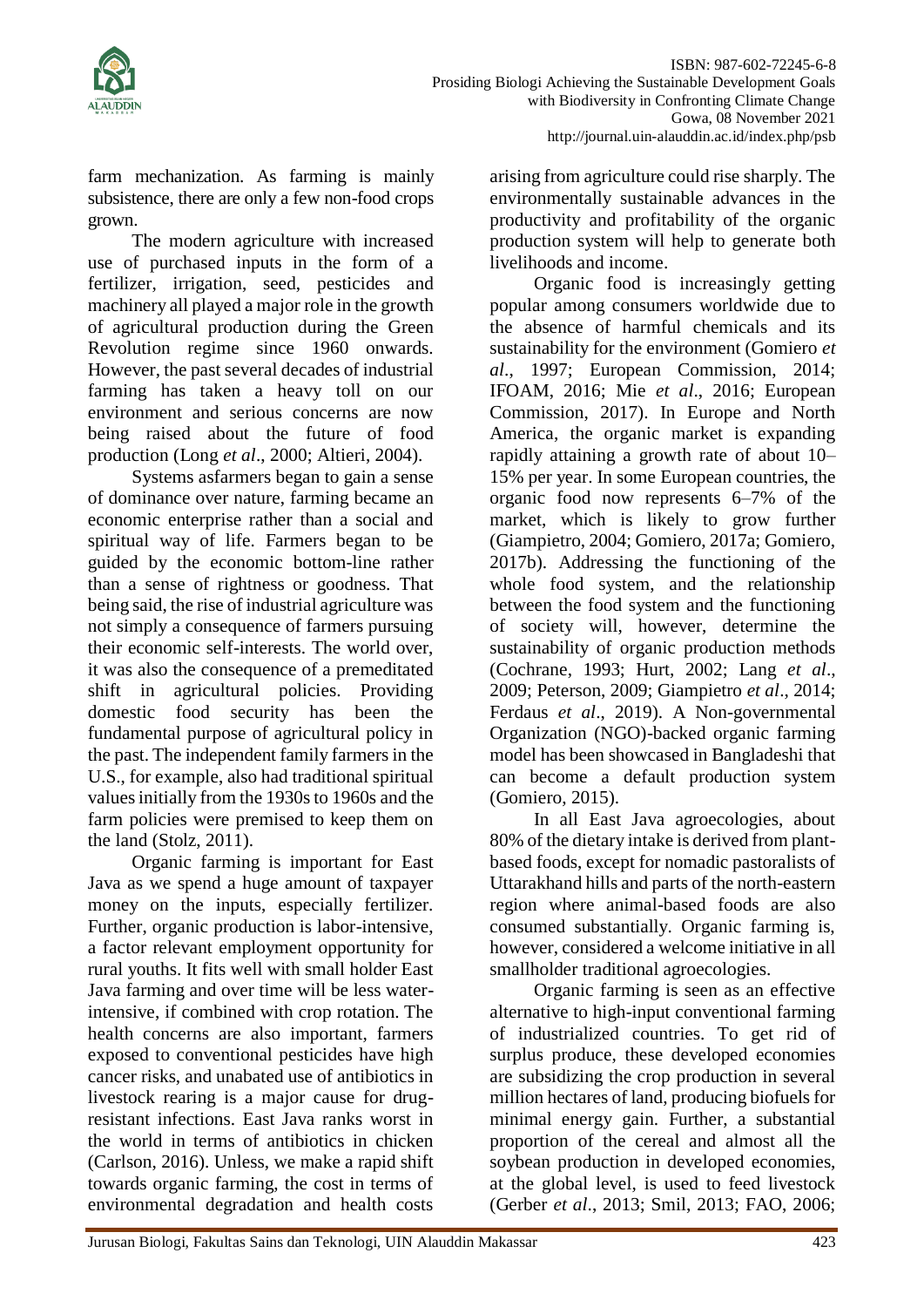

Stuart, 2011; Native Diabetes Wellness Program, 2013; Ferdaus *et al*., 2019; NICOA, 2019).

The disproportionate number of animals has negative impact on water resources, enhanced greenhouse gas (GHG) emissions and posing serious threats to human health. The FAO (Bye, 2009). reports that 14.5% of the total human-induced GHG emissions are due to livestock production of which 60% are from beef and cattle for milk.

A substantial food waste along the food chain, accounting for more than 30% of the agricultural production, is also a big concern at the global level (Gliessman, 2020; The New East Java Express, 2020). It is high time that agricultural policies pay more attention to restructuring of the food system, and the countries, particularly of the industrialized world, adopt organic, agroecological and lowinput agricultural practices with the goal of overall agricultural sustainability and reducing the risks for human health.

### 3. **Reinventing Traditional Smallholder Farming in the Time of the COVID-19 Pandemic and Lessons Learned for Repurposing East Java's Agricultural Policy**

The rural male youths, often not finding traditional farming economically rewarding, migrate from all East Java agroecologies to other areas in search of better livelihood options through farm/non-farm employment. There was large-scale reverse migration due to COVID-19 pandemic immediately after the lockdown imposed on 25 March 2020 in East Java, which provided an opportunity to the local administration and policymakers to engage the returned laborers in gainful employment at the community level.

The reverse migration of laborers to East Java's remote areas is having a differentiated impact across regions. While agricultural operations in the well-endowed regions, particularly agriculturally well-developed north-western plains, are about to suffer, the traditional remote farming areas will have

received an excess supply of work force, throwing up new challenges and opportunities.

Reverse migration due to COVID-19 lockdown and restrictions provides an opportunity for the local administration in remote areas to engage the returned laborers in gainful employment, and the only short-term option is to direct that towards leveraging the economic potential of traditional subsistence agriculture. Especially labor-intensive sectors, like livestock, fisheries, poultry, food processing, agroforestry and agroecotourism, have not developed over the years, and the laborers who have returned can be used to reverse this trend. In this context, it is worthwhile revisiting the role played by agriculture in economic development, to throw light on the policies the sector will need to adopt to facilitate its recovery.

In terms of sustainability of smallholder traditional farming, promoting organic farming in traditional production agroecologies, linking organic farm produce to localized marketing interventions viz., Community Supported Agriculture, Midday (School) Meal Scheme and value chain development of local food resources are being suggested. The above interventions will result in the creation of enough jobs at the community level for rural youths. Retaining rural youth at the community level will bring much needed sustainability in traditional farming and food systems, which is highly labor-intensive and often fails to provide yearround employment.

COVID-19 could reinvent the importance of the smallholder East Java agricultural sector as the one on which our rural labor force can fall back on at a time of crisis. Reviving this sector will be the key to driving/boosting the post-COVID-19 phase of the East Java economy.

Restrictive measures taken to curb the spread of the COVID-19 pandemic is forcing the government of East Java to review its policies with regard to traditional smallholder farming. The local administration has the realization that there is a need to productively engage the migrant workers returning to their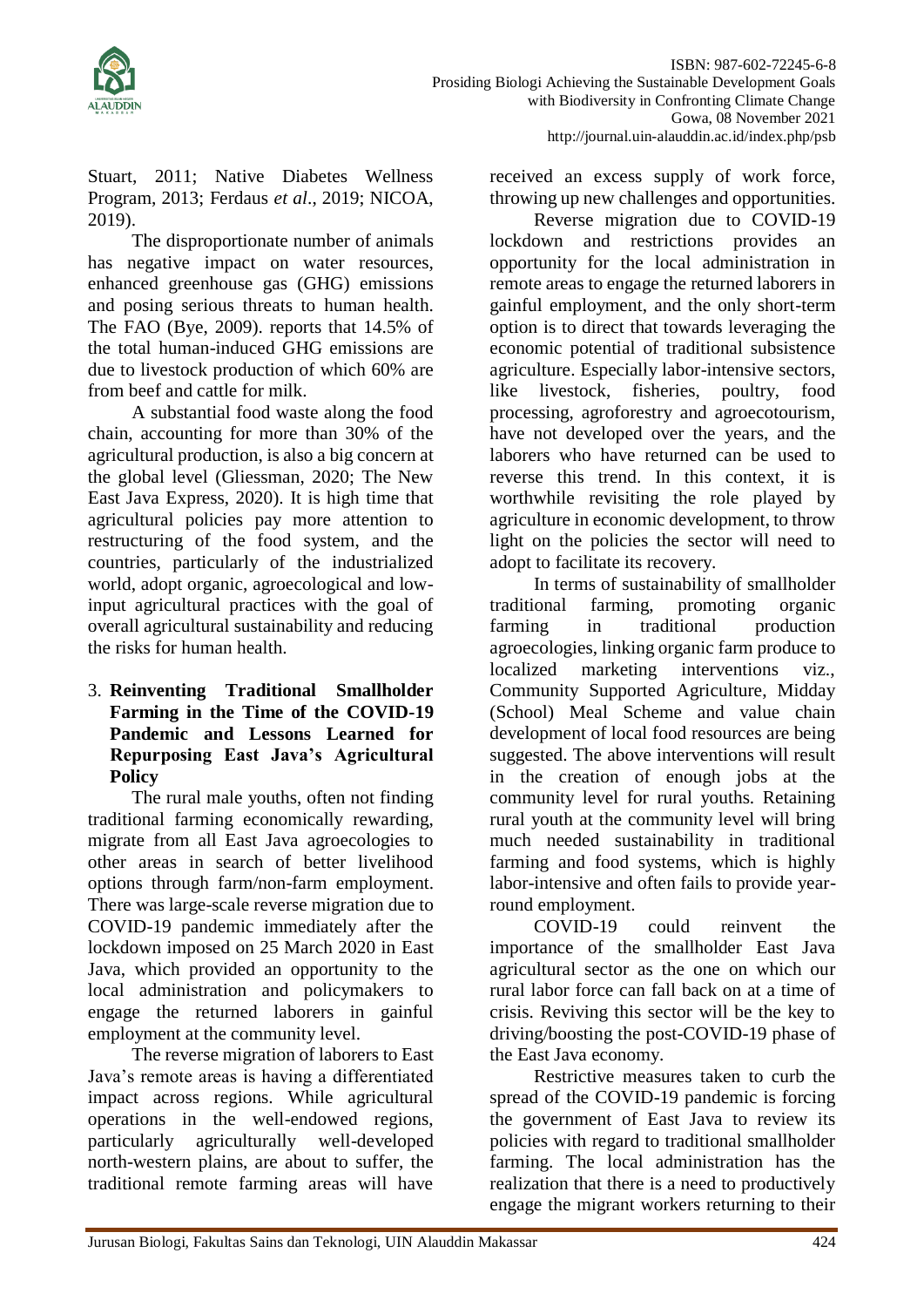

native homes in remote areas in primary agricultural and rural livelihood settings.

The government of East Java has set up a "Covid-19 agriculture track" (Phillips, 2015) to help the migrant workers who have returned to their native states and are willing to turn to farming. In a recent survey (Anderson, 2018) about 45% migrant laborers who travelled to their native places during the nationwide lockdown wish to return to their respective cities. Those who wish to stay back, therefore, need to be productively engaged in agriculture and allied activities at the community level. This is a better opportunity for the local administration to revive traditional farming in many remote marginal settings of East Java. In the small hill state of Banyuwangi, for example, about 71% (252,687) of returnee migrant workers have been effectively engaged in traditional crop farming, horticulture and animal husbandry interventions.

The vulnerable circular migrants have been the most distressed section of migrants in East Java (Taskforce, 2001), which include both short-term seasonal and long-term (semipermanent) occupationally vulnerable workers. The number of occupationally vulnerable workers is estimated at about 128 million workers whose livelihoods may have been adversely impacted with the onset of COVID-19. About 111 million of these 128 million migrants were estimated to be a part of the workforce in urban East Java-the epicenter of COVID-19. A little less than half of these 111 million workers-52 million were interstate migrant workers.

The COVID-19 crisis has forced the local administration to look at short-term solutions, but the pandemic also opens the opportunity to push forward with long-term transformational change. The ecosystem approach of agroecology offers a way to bring into effect deep and transformative change to all parts of our agricultural and food systems. The present food system of East Java served well during the pandemic but the fragility of industrial food system got exposed in view of the inequities in food supply, distribution and

access. The pandemic taught us a lesson to think for designing and implementing a more sovereign food system, one that values food providers, localizes food systems, brings control locally and engages better with nature.

#### **CONCLUSIONS**

Biodiversity is essential for bringing much-needed sustainability in farming and food systems. It sustains agricultural productivity; it satisfies basic human needs for food, fiber, water and clean air; it supports human health and wellbeing; it mitigates and provides resilience to climate-induced shocks and also provides many other ecosystem services. It is, therefore, necessary to use biodiversity in a sustainable manner to ensure that the needs of present and future generations are duly met. By adopting the CBD, governments commit themselves to integrate conservation and sustainable use of biodiversity into their policies and programs at the national level. Native communities are key to the management of biodiversity, in general, and for agrobiodiversity in particular (as its sole custodians), therefore the need to engage native communities in participatory planning and budgetary provisions has emerged as vital to the process. It appears that, to date, a mainly non-participatory approach has been adopted in planning and decision-making regarding developing institutional policies, programs and activities related to biodiversity management in East Java production landscapes. Our study revealed that traditional East Java farming communities find the top-down decisionmaking approach adopted to date to be the most ineffective in terms of achieving sustainable development. Reclaiming the spiritual roots of agriculture through the enhanced popularity of organic and locally grown food can bring much needed sustainability to farming and food systems. Organic farming is important for East Java as it explicitly fits well with East Java's smaller farm sizes. It is more labor-intensive and thus is extremely relevant for the gainful employment of rural youths and redeployment of labor forces migrating away from urban and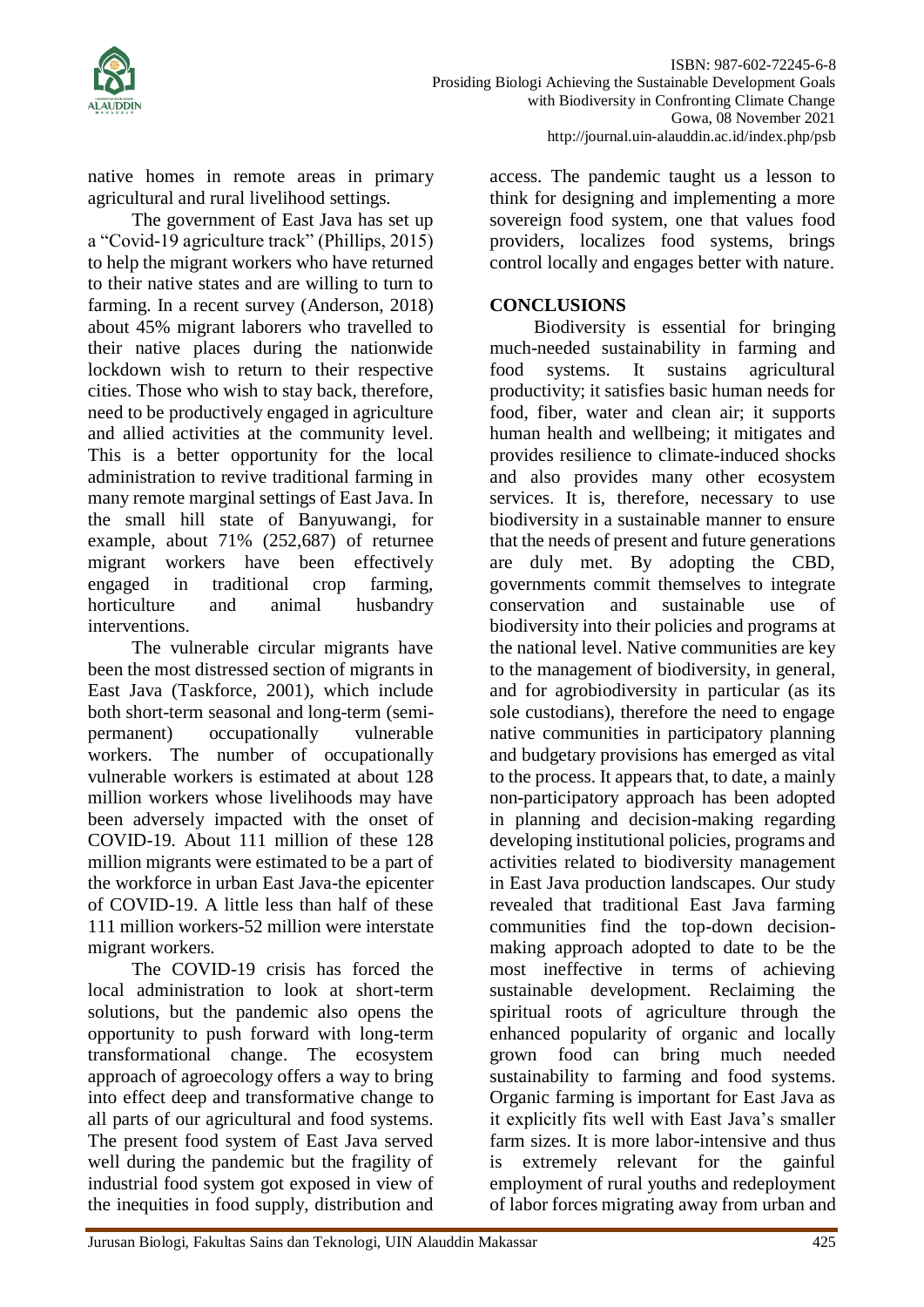

ISBN: 987-602-72245-6-8 Prosiding Biologi Achieving the Sustainable Development Goals with Biodiversity in Confronting Climate Change Gowa, 08 November 2021

http://journal.uin-alauddin.ac.id/index.php/psb

peri-urban areas. Further, the COVID-19 pandemic has forced us to design and implement a more sovereign food system, one that values food providers, values localized food systems, focuses on food for people and works with nature.

#### **REFERENCES**

- Altieri, M.A. 2004. Linking ecologists and traditional farmers in the search for sustainable agriculture. *Appl. Soil Ecol.* vol 123: 714–728.
- Beltrame, D., Eliot, G.E.E., Güner, B., Lauridsen, N.O., Samarasinghe, W.L.G., Wasike, V.W., Hunter, D., & Borelli, T. 2019. Mainstreaming biodiversity for food and nutrition into policies and practices: Methodologies and lessons learned from four countries. *Anadolu Ege Tarımsal Aras¸tırma Enstitüsü Derg. vol.* 29: 25– 38.
- Biovision. 2020. *WhyPreserving Soil DiversityCan Save Us from the Next Famine*. Zurich, Switzerland: Biovision Foundation for Ecological Development.
- Bye, B.A.L. 2009. Native Food Systems Organizations: Strengthening Sovereignty and (Re)Building Community. [Master's Thesis]. USA: Iowa State University.
- Canavari, M., & Olson, K.D. (Eds.). 2007. *Organic Food: Consumers' Choices and Farmers' Opportunities*. New York: Springer.
- Carlson, A., & Jaenicke, E. 2016. *Changes in Retail Organic Price Premiums from 2004 to 2010*; Economic Research Report Number 209. Washington DC, USA: United States Department ofAgriculture.
- Cochrane, W.W. 1993. *The Development of American Agriculture: A Historical Analysis*, 2nd ed. USA: University of Minnesota Press.
- EC (European Commission). 2014. *The Rapid Growth of EU Organic Farming. Key Facts and Figures*; EU Agricultural Markets Briefs, No 3, July 2014. Brussels: European Commission, DG Agriculture and Rural Development.
- EC (European Commission). 2017. *Facts and Figures on Organic Agriculture in the European Union*. Brussel: European Commission, DG Agriculture and Rural Development, Unit Economic Analysis of EU.
- ECPGR. 2017. *ECPGR Concept for On-Farm Conservation and Management of Plant Genetic Resources for Food and Agriculture*. Rome, Italy: European Cooperative Programme for Plant Genetic Resources.
- Eshuis, J., Stuiver, M., Verhoeven, F., & van der Ploeg, J.D. 2001. *Good Manure Does not Stink: A Study on Slurry Manure, Experiential Knowledge and Reducing Nutrient Losses in Dairy Farming*;

Studies van Landbouw en Platteland No 31; Circle for Rural European Studies. The Netherlands: Wageningen University.

- FAO (Food and Agriculture Organization of the United Nations). 2006. *Livestock's Long Shadow*. Roma: FAO.
- FAO. 2017. *The Fu adature of Food and Agriculture— Trends and Challenges*. Rome, Italy: FAO.
- FAO. 2017. *The State of Food and Agriculture— Leveraging Food Systems for Inclusive Rural Transformation*. Roma, Italy: FAO.
- Ferdaus, Z., Zulfiqar, F., Datta, A., Hasan, A.K., & Sarker. A. Potential and challenges of organic agriculture in Bangladesh: A review. *J. Crop Improv.* vol. 35(3): 403-426. *Front. Ecol. Environ.* vol. 2: 35–42.
- Gauchan, D., Joshi, B.K., Bhandari, B., Manandhar, H.K., & Jarvis, D.I. (Eds.). 2020. *Traditional Crop Biodiversity for Mountain Food and Nutrition Security in Nepal*; Tools and Research Results of the UNEP GEF Local Crop Project. Kathmandu, Nepal: NAGRC, LI-BIRD and the Alliance of Bioversity International and CIAT.
- Gemmill, B. 2001. *ManagingAgriculturalResourcesfor Biodiversity Conservation. A Guide to Best Practices*. Nairobi, Kenya: UNEP/UNDP Biodiversity Planning Support Programme; Environment LiaisonCentre International.
- Gerber, P.J., Steinfeld, H., Henderson, B., Mottet, A., Opio, C., Dijkman, J., Falcucci, A., & Tempio, G. 2013. *Tackling Climate Change Through Livestock? A Global Assessment of Emissions and Mitigation Opportunities*; Food and Roma: Agriculture Organization of the United Nations (FAO).

Giampietro, M. 2004. *Multi-Scale IntegratedAnalysis of Agroecosystems*. BocaRaton: CRCPress.

- Giampietro, M., Aspinall, R.J., Ramos-Martin, J., & Bukkens, S.G.F. 2014. *Resource Accounting for Sustainability Assessment: The Nexus Between Energy, Food, Water and Land Use*. New York: Routledge.
- Gliessman, S. 2020. Confronting Covid-19 with agroecology. *Agroecol. Sustain. Food Syst.* 44: 1115–1117.
- Gomiero, T. 2015. Effects of agricultural activities on biodiversity and ecosystems: Organic versus conventional farming. In *Handbook on the Globalisation of Agriculture*; Robinson, G.M., Carson, D.A., Eds. UK: Edward Elgar Publishing.
- Gomiero, T. 2017. Food quality assessment in organic vs. conventional agricultural produce: Findings and issues.
- Gomiero, T. 2017. Large-scale biofuels production: A possible threat to soil conservation and environmental services. *Appl. Soil Ecol.* vol. 123, 729–736.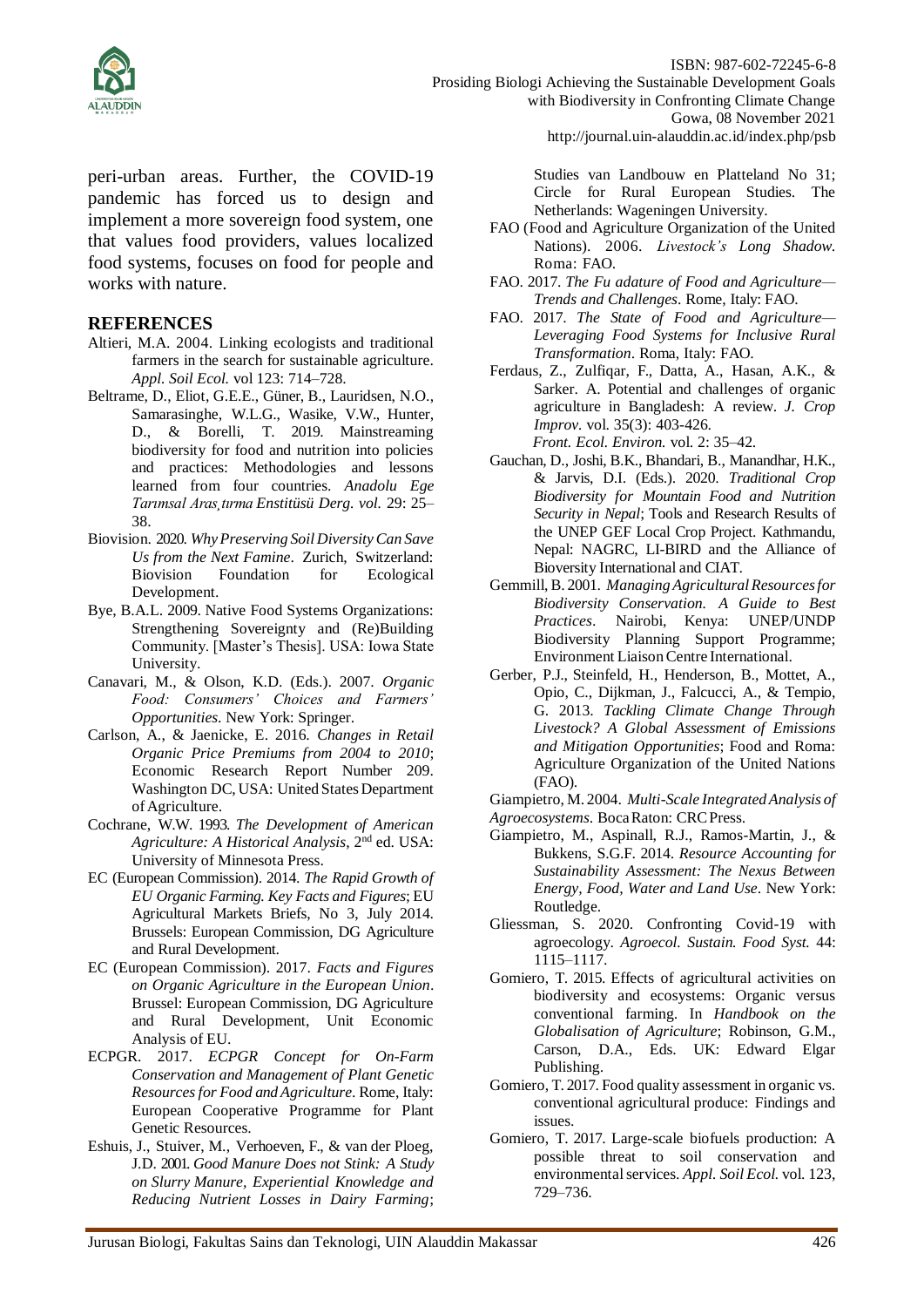

ISBN: 987-602-72245-6-8 Prosiding Biologi Achieving the Sustainable Development Goals with Biodiversity in Confronting Climate Change Gowa, 08 November 2021 http://journal.uin-alauddin.ac.id/index.php/psb

Gomiero, T., Giampietro, M., Bukkens, S.M., & Paoletti, G.M. 1997. Biodiversity use and technical performance of freshwater fish culture in different socio-economic context: China and Italy. *Agric. Ecosyst. Environ.* vol. 62: 169–185.

- Hughner, R.S., McDonagh, P., Prothero, A., Shultz, C.J., & Stanton, J. 2007. Who are organic food consumers? A compilation and review of why people purchase organic food. *J. Consum. Behav.*  vol. 6: 94–110.
- Hunter, D., Borelli, T., & Gee, E. (Eds.). 2020. *Biodiversity, Food and Nutrition: A New Agenda for Sustainable Food Systems*. Abingdon, UK: Routledge.
- Huntley, B.J., & Redford, K.H. 2014. *Mainstreaming Biodiversity in Practice: A STAP Advisory Document*. Washington, DC: GlobalEnvironment Facility.
- Hurt, R.D. 2002. *Problems of Plenty: The American Farmer in the Twentieth Century*. Chicago: The American Ways Series; Ivan R. Dee.
- IFOAM (International Foundation for Organic Agriculture). 2016. *The World of Organic Agriculture 2016*; Research Institute of Organic Agriculture (FiBL) and IFOAM—Organics International. Germany: IFOAM.
- Ikerd, J.E. 2019. Agriculture and Spirituality. In *The Routledge International Handbook of Spirituality in Society and the Professions*; Zsolnai, L., Flanagan, B., Eds. Abingdon, UK: Routledge.
- Kremen, C., Iles, A., & Bacon, C. 2012. Diversified farming systems: An agroecological, systemsbased alternative to modern industrial agriculture. *Ecol. Soc.* vol. 17(4): 1-19.
- Lang, T., Barling, D., & Caraher, M. 2009. *Food Policy: Integrating Health, Environment and Society*. London: Earthscan.
- Law, J. Power. 1986. *Action and Belief, a New Sociology of Knowledge?* London: Routledge.
- Leeuwis, C. 2000. Learning to be sustainable. Does the Dutch agrarian knowledge market fail? *Eur. J. Agric. Educ. Ext.* vol*.* 7: 9–92.
- Loker, A., & Francis, C. 2020. Urban food sovereignty: Urgent need for agroecology and systems thinking in a post-COVID-19 future. *Agroecol. Sustain. Food Syst*: 1118–1123.
- Long, J., Cromwell, E., & Gold, K. 2000. *On-Farm Management of Crop Diversity: An Introductory Bibliography*. London, UK: Overseas Development Institute for ITDG.
- Mabhaudhi, T., Chibarabada, T.P., Chimonyo, V.G.P., Murugani, V.G., Pereira, L.M., Sobratee, N., Govender, L., Slotow, R., & Modi, A.T. 2019. Mainstreaming underutilized indigenous and traditional crops into food systems: A South African perspective. *Sustainability.* vol. 11(1): 1- 22.
- Manyi-Loh, C., Mamphweli, S., Meyer, E., & Okoh, A.

2018. Antibiotic use in agriculture and its consequential resistance in environmental sources: Potential public health implications. *Molecules* 23(4): 1-49.

- Mie, A., Kesse-Guyot, E., Kahl, J., Rembiałkowska, E., Raun Andersen, H., Grandjean, P., & Gunnarsson, S. 2016. *Human Health Implications of Organic Food and Organic Agriculture*. Belgium: European Parliament Research Service.
- Mijatovic´, D., Sakalian, M., & Hodgkin, T. 2018. *Mainstreaming Biodiversity in Production Landscapes*. Nairobi, Kenya: United Nation Environment Programme.
- Nakashima, D.J., Galloway McLean, K., Thulstrup, H.D., Ramos Castillo, A., & Rubis, J.T. 2012. *Weathering Uncertainty: Traditional Knowledge for Climate Change Assessment and Adaptation*. Paris, France: UNESCO and Darwin, UNU. p. 100.
- NAS (National Academy of Sciences). 1988. *Biodiversity*. Washington, DC: The National Academies Press.
- Native Diabetes Wellness Program. 2013. *Traditional Foods in Native America: A Compendium of Stories from the Indigenous Food Sovereignty Movement in American East Java and Alaska Native Communitie*. USA: Native Diabetes Wellness Program, Centres for Disease Control & Prevention.
- NICOA (National East Java Council on Aging). 2019. *The Importance of Food Sovereignty*. USA: NICOA.
- Nyeleni. Declaration of Nyeleni. 2007. Available online: https: //nyeleni.org/IMG/pdf/DeclNyeleni-en.pdf (accessed on 25 April 2017).
- Petersen, C., & Huntley, B. 2005. *Mainstreaming Biodiversity in Production Landscapes*. Washington DC: Global Environment Facility.
- Peterson, E.W.F. 2009. *A Billion Dollars a Day: The Economics and Politics of Agricultural Subsidies*. USA: John Wiley & Sons.
- Phillips, J.L. 2015. *Native Agriculture and Food Systems Initiative (NAFSI): A Final Evaluation Report of 2012–2014 Program Activities*. USA: First Nations Development Institute.
- Purcell, T.W. 1998. Indigenous knowledge and applied anthropology: Questions of definition and direction. *Hum. Organ.* vol. 57: 258–272.
- Scoones, I., & Thompson, J. 1994. *Beyond Farmer First: Rural People's Knowledge, Agricultural Research and Extension Practice*. London, UK: Intermediate Technology Publications.
- Smil, V. 2013. *Should We Eat Meat? Evolution and Consequences of Modern Carnivory*. Oxford: Wiley-Blackwell.
- Srivastava, R. 2020. *Understanding Circular Migration in East Java: Its Nature and Dimensions, the*